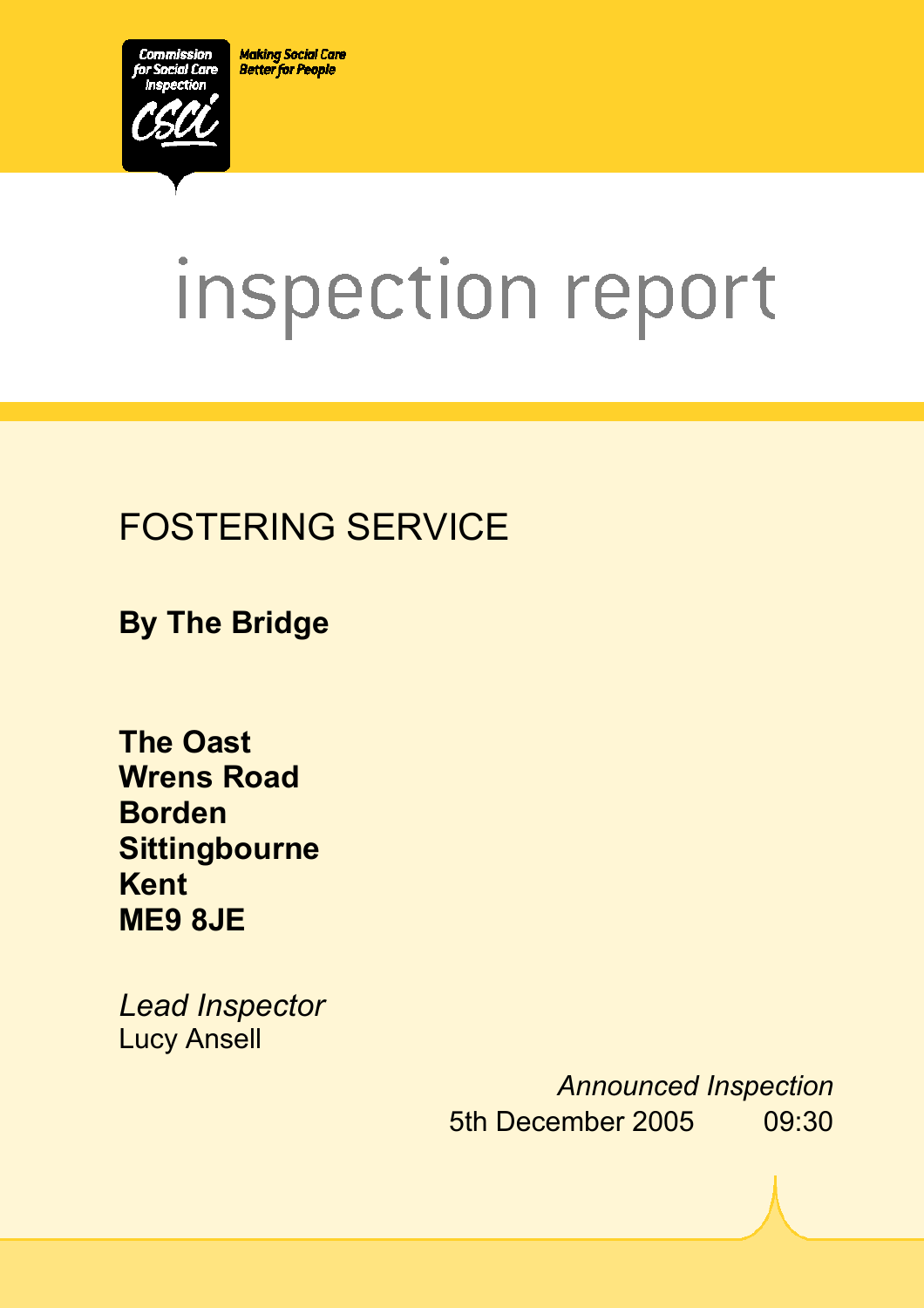The Commission for Social Care Inspection aims to:

- Put the people who use social care first
- Improve services and stamp out bad practice
- Be an expert voice on social care
- Practise what we preach in our own organisation

| <b>Reader Information</b> |                                                                                                                                                                                                              |  |  |
|---------------------------|--------------------------------------------------------------------------------------------------------------------------------------------------------------------------------------------------------------|--|--|
| Document Purpose          | <b>Inspection Report</b>                                                                                                                                                                                     |  |  |
| Author                    | <b>CSCI</b>                                                                                                                                                                                                  |  |  |
| Audience                  | <b>General Public</b>                                                                                                                                                                                        |  |  |
| Further copies from       | 0870 240 7535 (telephone order line)                                                                                                                                                                         |  |  |
| Copyright                 | This report is copyright Commission for Social<br>Care Inspection (CSCI) and may only be used<br>in its entirety. Extracts may not be used or<br>reproduced without the express permission of<br><b>CSCI</b> |  |  |
| Internet address          | www.csci.org.uk                                                                                                                                                                                              |  |  |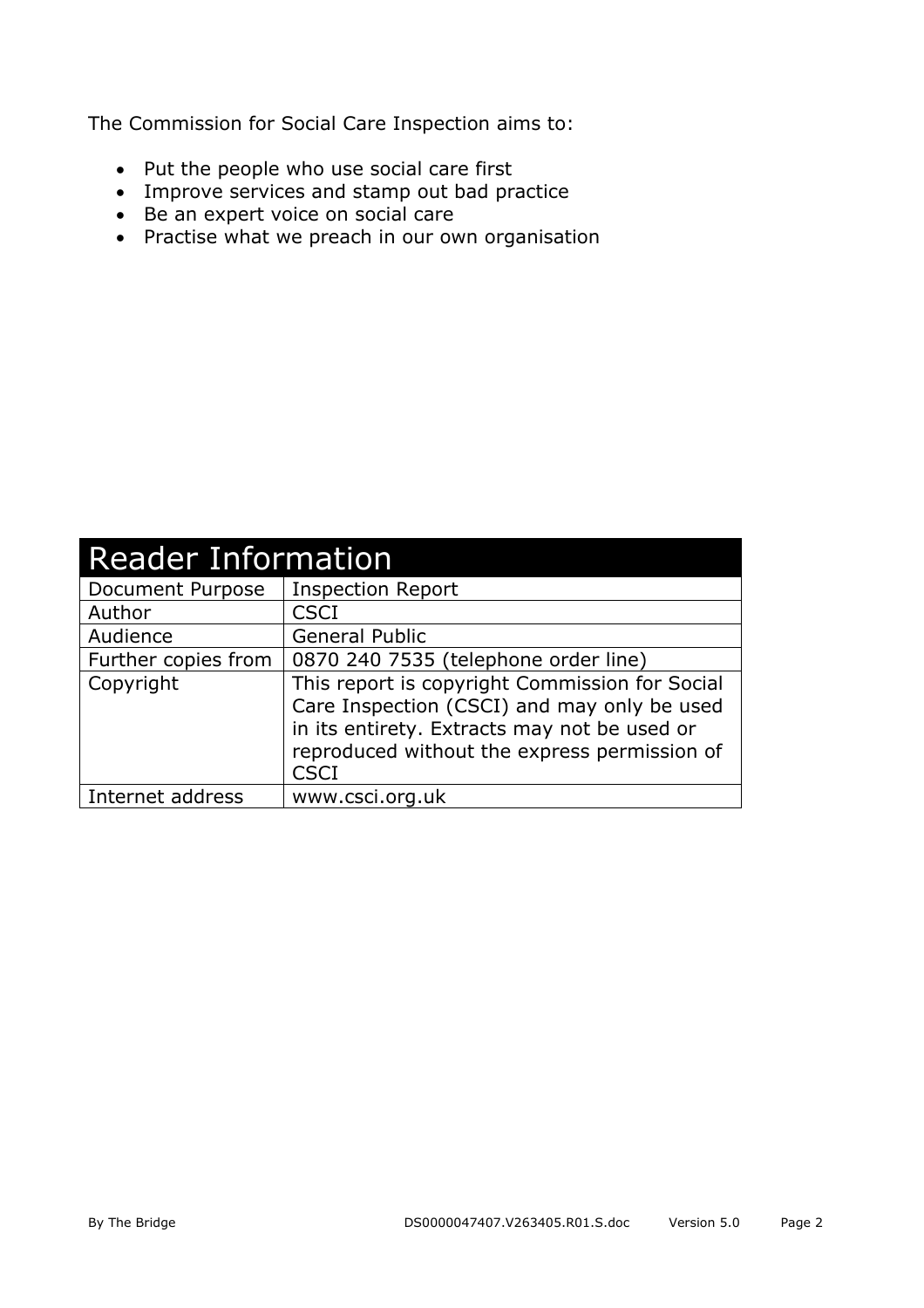This is a report of an inspection to assess whether services are meeting the needs of people who use them. The legal basis for conducting inspections is the Care Standards Act 2000 and the relevant National Minimum Standards for this establishment are those for *Fostering Services.* They can be found at www.dh.gov.uk or obtained from The Stationery Office (TSO) PO Box 29, St Crispins, Duke Street, Norwich, NR3 1GN. Tel: 0870 600 5522. Online ordering: www.tso.co.uk/bookshop

*Every Child Matters,* outlined the government's vision for children's services and formed the basis of the Children Act 2004. It provides a framework for inspection so that children's services should be judged on their contribution to the outcomes considered essential to wellbeing in childhood and later life. Those outcomes are:

- Being healthy
- Staying safe
- Enjoying and achieving
- Making a contribution; and
- Achieving economic wellbeing.

In response, the Commission for Social Care Inspection has re-ordered the national minimum standards for children's services under the five outcomes, for reporting purposes. A further section has been created under 'Management' to cover those issues that will potentially impact on all the outcomes above.

Copies of *Every Child Matters* and *The Children Act 2004* are available from The Stationery Office as above

This report is a public document. Extracts may not be used or reproduced without the prior permission of the Commission for Social Care Inspection.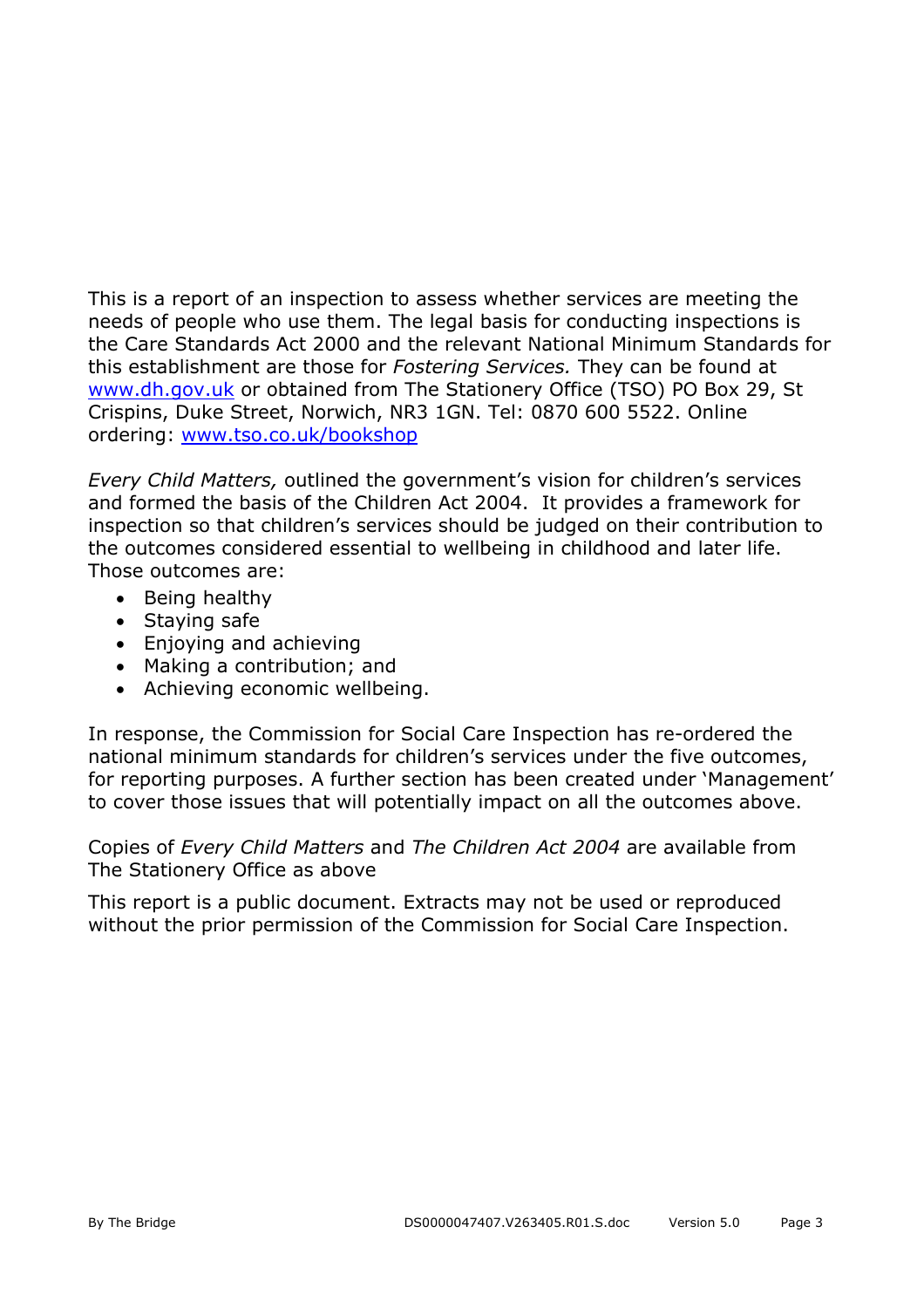# **SERVICE INFORMATION**

| <b>Name of service</b>                                              | By The Bridge                                                                                |
|---------------------------------------------------------------------|----------------------------------------------------------------------------------------------|
| <b>Address</b><br><b>Telephone number</b>                           | The Oast<br><b>Wrens Road</b><br>Borden<br>Sittingbourne<br>Kent<br>ME9 8JE<br>0845 450 9944 |
|                                                                     |                                                                                              |
| <b>Fax number</b>                                                   | 01795 478493                                                                                 |
| <b>Email address</b>                                                |                                                                                              |
| <b>Provider Web address</b>                                         |                                                                                              |
| <b>Name of registered</b><br>provider(s)/company<br>(if applicable) | By the Bridge                                                                                |
| <b>Name of registered</b><br>manager (if applicable)                | Mr Keith Gorman                                                                              |
| <b>Type of registration</b>                                         | <b>Fostering Agencies</b>                                                                    |
| No. of places registered<br>(if applicable)                         | 0                                                                                            |
| Category(ies) of<br>registration, with number<br>of places          |                                                                                              |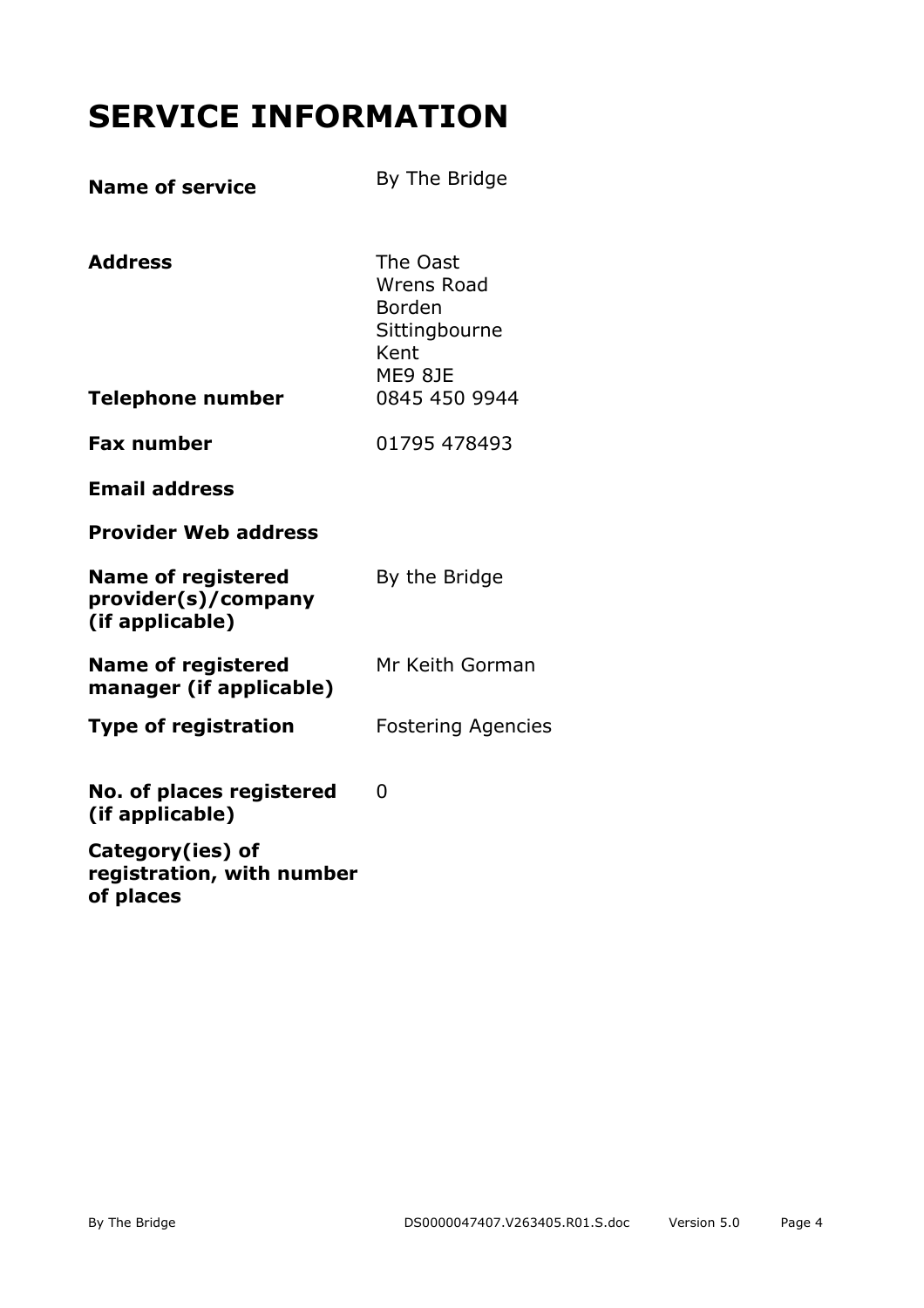# **SERVICE INFORMATION**

#### **Conditions of registration:**

**Date of last inspection** 14 March 2005

#### **Brief Description of the Service:**

By The Bridge aims to provide:

- A wide range of the highest quality services to meet the needs of traumatised young people 'looked after' by Local authorities, in order to ensure they can access all of their human rights.
- The rigorous demonstration of value for money, in order to protect the interests of society without compromising the needs of the most vulnerable. (Taken from By The Bridge Statement of Purpose- February 2005)

There are currently seventy foster families approved by the agency. At the time of the inspection one hundred and eleven children are in placements. The office premises are located in an Oast house in the countryside outside Sittingbourne and provide a venue for training, meetings and contact visits.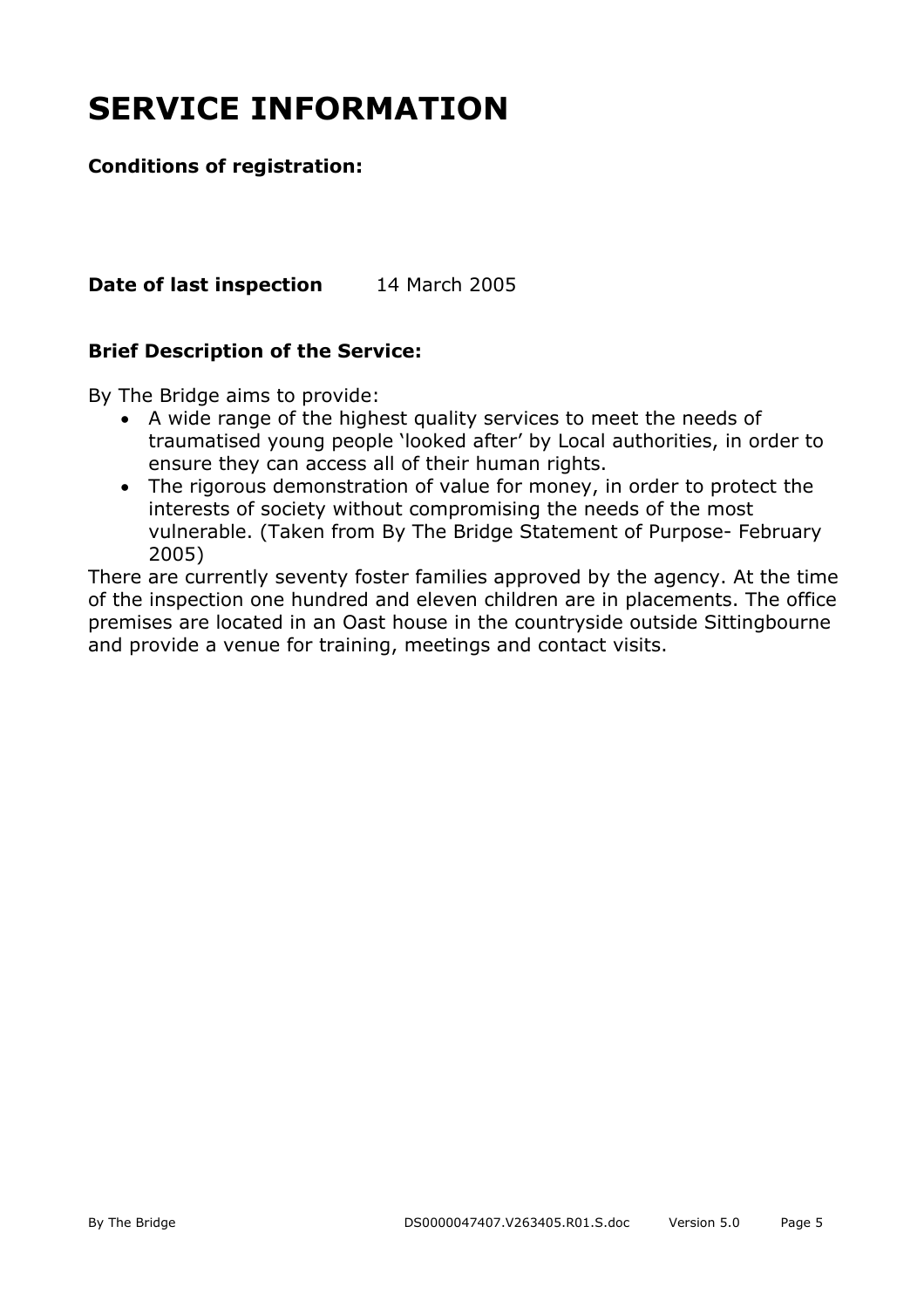# **SUMMARY**

This is an overview of what the inspector found during the inspection.

This announced inspection commenced on 5<sup>th</sup> December 2005 and focused on key standards, so was conducted over 3 days by two inspectors Lucy Ansell and John Walker. All key personnel were interviewed, a panel meeting and training session were observed and carers and young people were visited in their own homes.

Policies and procedures were read and a selection of staff personnel files were scrutinised. A case tracking exercise was undertaken with regards to five foster carer families and the young people placed with them, in order that the agency's assessments and continuing support of carers could be inspected, as well as the initial matching and ongoing placements of children.

Further material was gained through the receipt of questionnaires completed by placing authorities, young people and carers and the pre – inspection questionnaire, completed by the agency. Sixteen children, sixteen foster carers and thirty-two placing social workers completed pre inspection questionnaires. The outcome of these on the whole was very positive and expressed that a very good service is being provided and the children are very satisfied with the care given. Some of the comments from the placing officers that were received "very impressed with BTB, could not of found better carers any where." "Foster carers are tuned in to the childrens needs" "Excellent carers with good insight"

Throughout the inspection process the social work team, administrative and management team were very welcoming, open and receptive to the inspection process.

Five foster homes who were visited and the many foster carers spoken to who took part in the inspection are thanked for taking the time to speak to me and for the contribution that they made.

#### **What the service does well:**

This was the third inspection of By The Bridge and the evidence confirms that the agency continues to perform at a very high level. This is to the great credit of the agency's very effective senior management team. Most of the key standards that were inspected indicated that they exceeded these and they continued to look for ways to further improve their practice and ensure the organisation is also focused on being child centred to meet their needs. The organisation values the foster carers and instils in them a sense of pride and value in their worth and actively promotes they are professionals. The owner will always take carers when speaking to Local Authorities or any open evenings so they can share jointly that role of advocate for the company. The support and training offered to carers and staff is excellent and of a very high quality. One foster carer commented, " With their training you can take on almost anything."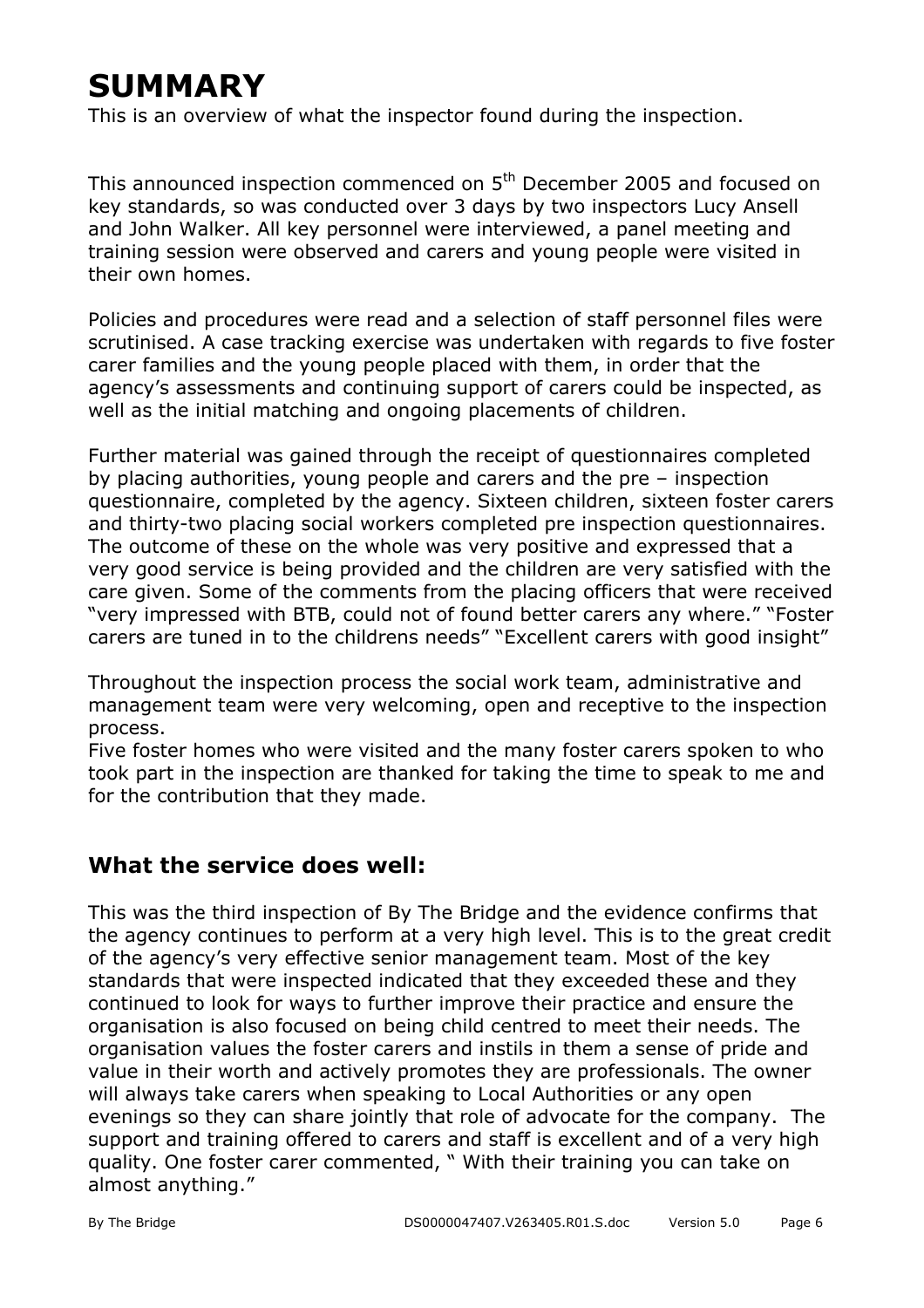#### **What has improved since the last inspection?**

Several good practice recommendations were made following the last inspection and these have all been addressed. To ensure that annual inspections of foster homes coincide with annual reviews and changes of circumstances, and the agencies foster carer profiles have been developed to incorporate specific elements of matching in relation to the sons and daughters of foster carers. The agency has developed written procedures to cover decision making when all members of the panel are not in agreement, and the safe care guidelines are now signed by all parties and training covers all members of the family.

The agency has also employed a full time member of staff to head up their research and development. The research aim is to reposition fostering as a valued profession, particularly in terms of status of fostering, and describe it from a carer's viewpoint.

This year the agency has had its skills development for foster parents accredited by Greenwich University at third year degree level. They are the only foster carers training in the country to have this. They also have six foster carer NVQ assessors and 22 foster carers enrolled on the NVQ 3 in care, by next year they hope to have all their foster carers trained in NVQ 3. The agency is also starting a new course for young persons and their carers to help promote independent living and they will receive accreditation for this.

#### **What they could do better:**

The agency had four good practice recommendations made, to ensure panel upholds its function of quality assurance in relation to the assessment process. The agency to ensure foster carers know there is an alternative to restraint on a child and to check the DOH guidelines. There is now a local agreement of when notifications and quarterly reports are to be received by. Their needs to be written evidence formally recorded of risk assessments of the building being completed on a regular basis.

Please contact the provider for advice of actions taken in response to this inspection.

The report of this inspection is available from enquiries@csci.gsi.gov.uk or by contacting your local CSCI office.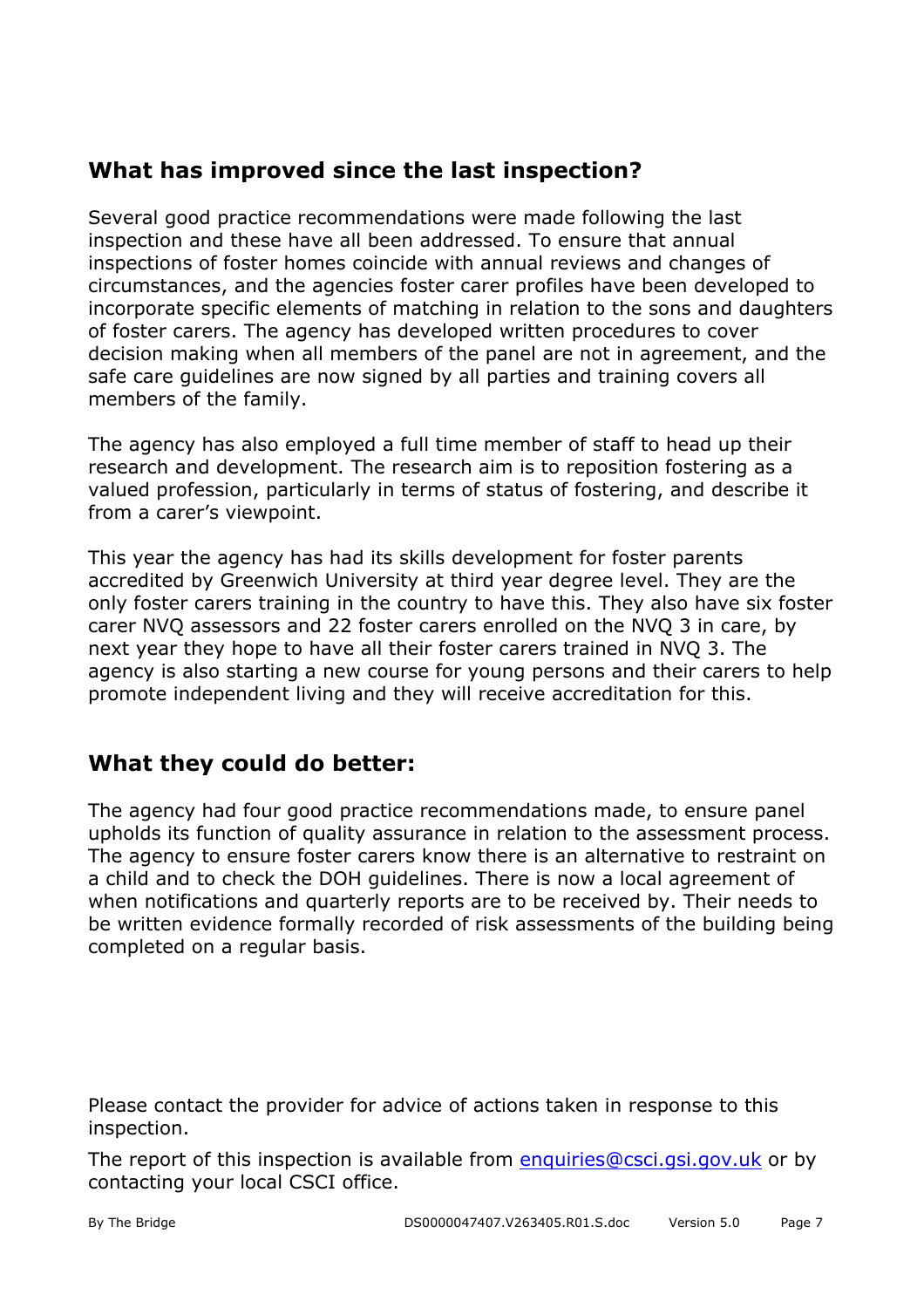# **DETAILS OF INSPECTOR FINDINGS**

## **CONTENTS**

| Being Healthy                                           |
|---------------------------------------------------------|
| <b>Staying Safe</b>                                     |
| Enjoying and Achieving                                  |
| Making a Positive Contribution                          |
| Achieving Economic Wellbeing                            |
| Management                                              |
| Scoring of Outcomes                                     |
| Statutory Requirements Identified During the Inspection |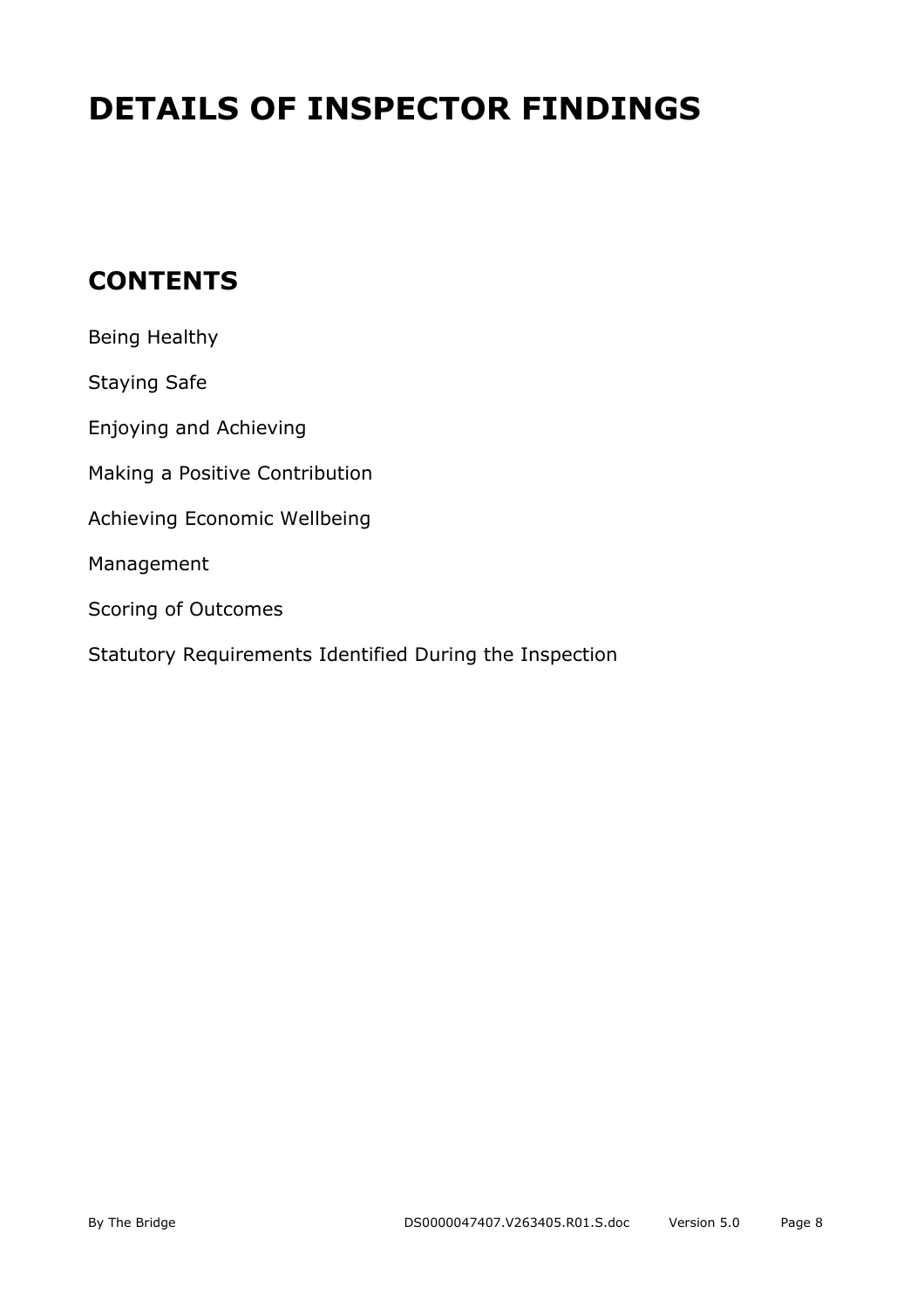## **Being Healthy**

#### **The intended outcomes for these Standards are:**

• The fostering service promotes the health and development of children.(NMS 12)

#### **The Commission considers Standard 12 the key standard to be inspected at least once during a 12 month period.**

#### **JUDGEMENT – we looked at outcomes for the following standard(s):** 12

The children placed with the agency can be confident that the foster carers positively promote their health and development, and that the agency maintains detailed and accurate health care notes which can be transferred with the child.

#### **EVIDENCE:**

Individual children's files were inspected and carers were interviewed. Evidence was seen children were registered with health care services and were being supported to attend appointments. It was noted that foster carers were completing the health sheets that the agency supplied with all visits to any health agency; any illnesses, treatment or immunisation and these are brought into the office monthly. Health is also extensively covered within the Foster Carer's Handbook, care plans and planning meetings.

 A separate sheet was seen detailing consent for first aid or any required emergency treatment in foster carers files. The agency also demonstrated its commitment to promoting health and development by prompting the local authorities to access medical information prior to reviews. Childrens very specific needs are matched to carers, confirming that children's health requirements are taken into consideration when placements are made.

The agency has employed a independent health worker to monitor children's health and development, her role is to review health and development of the children on a bi-annual basis. Appropriate referrals are made to external agencies where specific health concerns are raised. Carers receive training and guidance in respect of maintaining optimum health for their young people. The agencies health care notes are portable to enable these records to move with the child.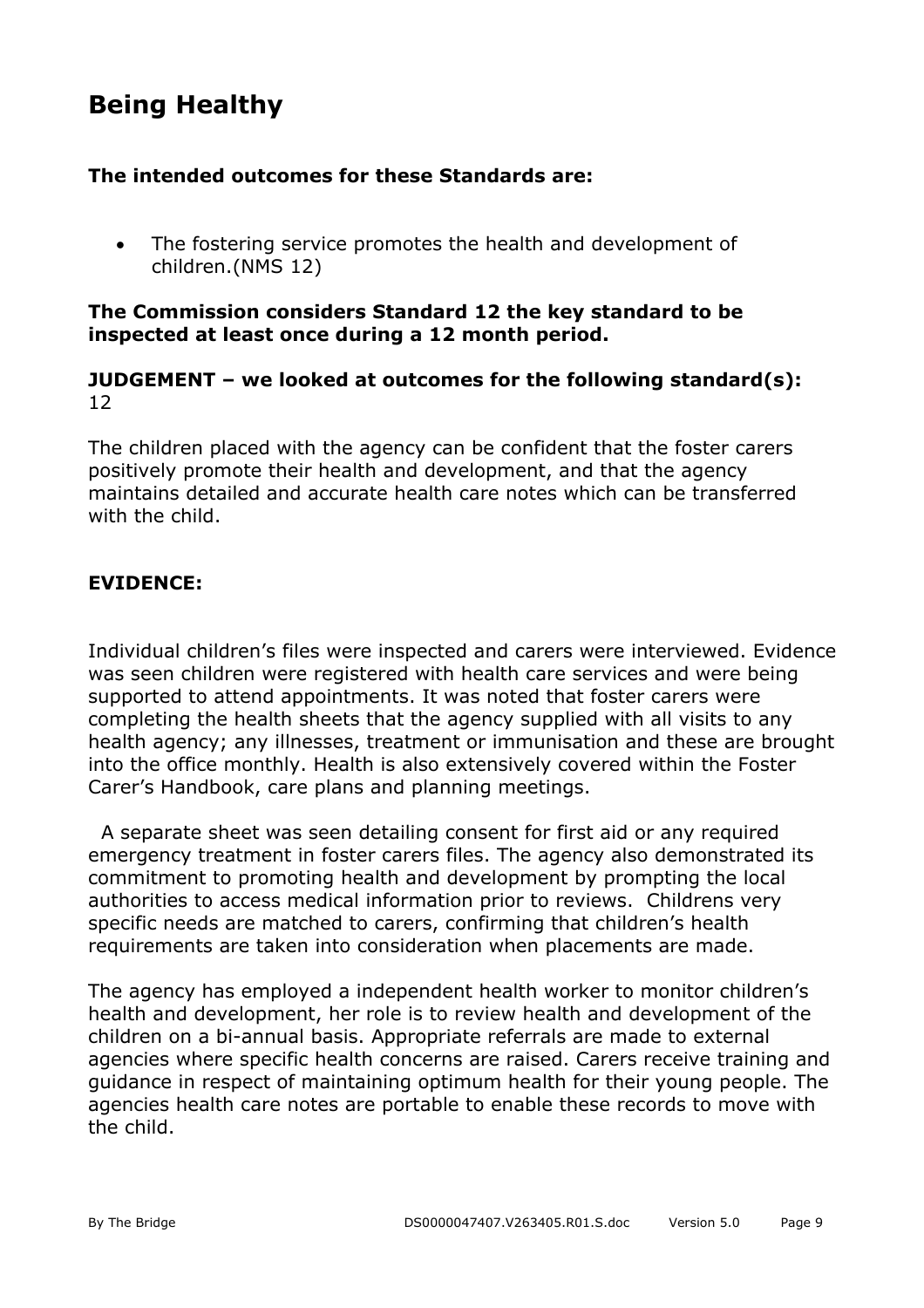The agency demonstrated close links with health agencies and will buy in specific therapeutic services appropriate for that child to ensure they get the best treatment.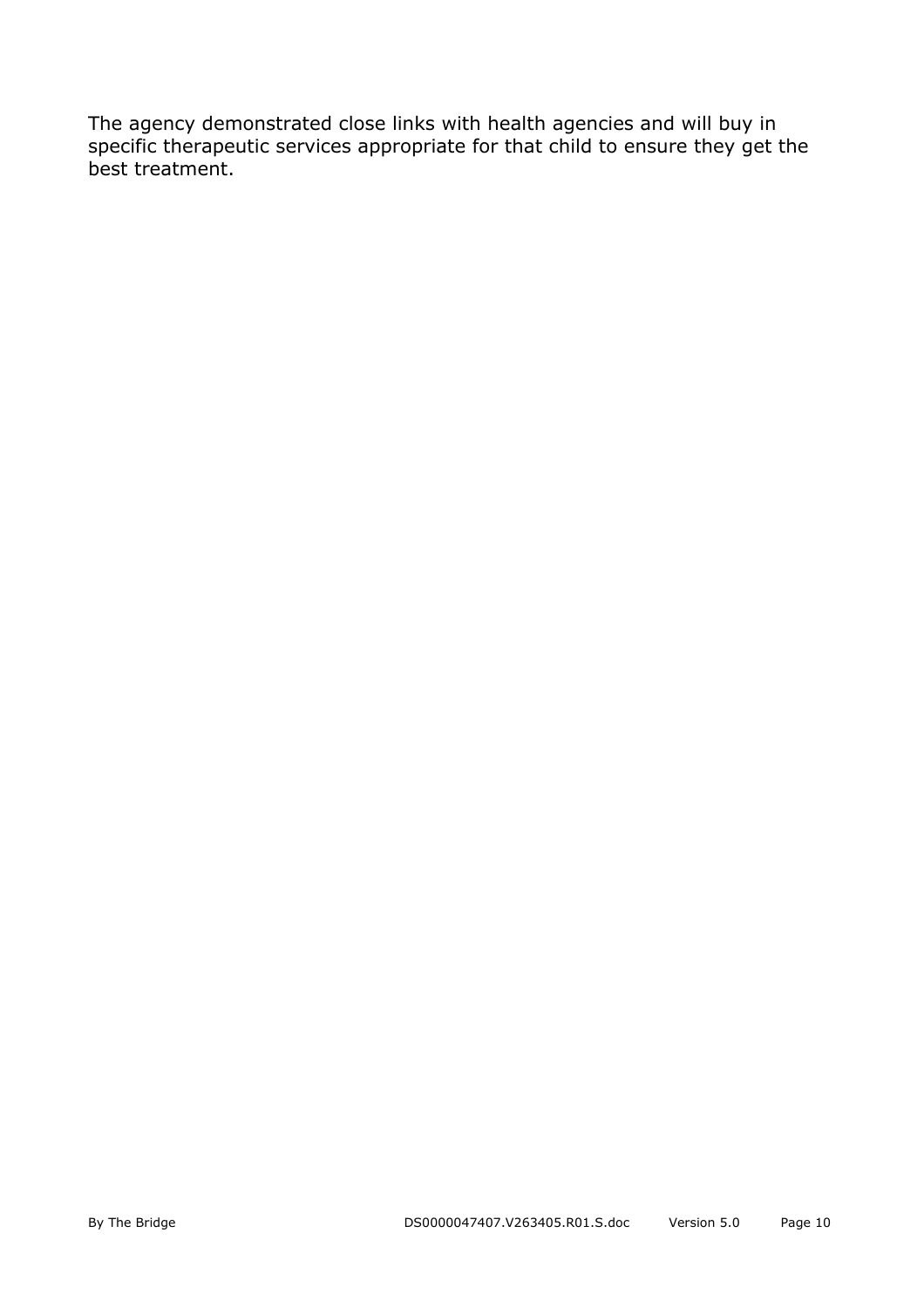## **Staying Safe**

#### **The intended outcomes for these Standards are:**

- Any persons carrying on or managing the service are suitable. (NMS 3)
- The fostering service provides suitable foster carers.(NMS 6)
- The service matches children to carers appropriately.(NMS 8)
- The fostering service protects each child or young person from abuse and neglect.(NMS 9)
- The people who work in or for the fostering service are suitable to work with children and young people.(NMS 15)
- Fostering panels are organised efficiently and effectively.(NMS 30)

#### **The Commission considers Standards 3, 6, 8, 9, and 15 the key standards to be inspected at least once during a 12 month period.**

#### **JUDGEMENT – we looked at outcomes for the following standard(s):**

3,6,8,9,15,30.

The children placed with the agency can be assured that the persons running and managing it are suitably qualified and experienced and will protect their best interests.

Children are protected by robust recruitment procedures for agency staff and carers.

Children can be confident that their needs will be well matched to the experience and skills of foster carers with whom they are placed.

Children are protected by the agency's robust child protection systems and procedures.

The Panel works to clear and effective protocols, and ensures that the interests of children are protected with regard to the recruitment and monitoring of foster carers.

#### **EVIDENCE:**

Both the manager and the responsible individual have an NVQ IV in Care and the manager has an MBA in business. They have lots of experience in fostering form being a foster parent to growing up in a family that fosters, also setting up one of the first independent fostering agencies in Kent.

Records were of a very good standard. In the personnel records, evidence of relevant professional qualifications was seen and CRB certificates were in place. Written references are followed up by telephone enquiries and enhanced CRB's are obtained and renewed. The agency has a system in place to ensure checks are renewed three yearly. In interviews with staff it was evident that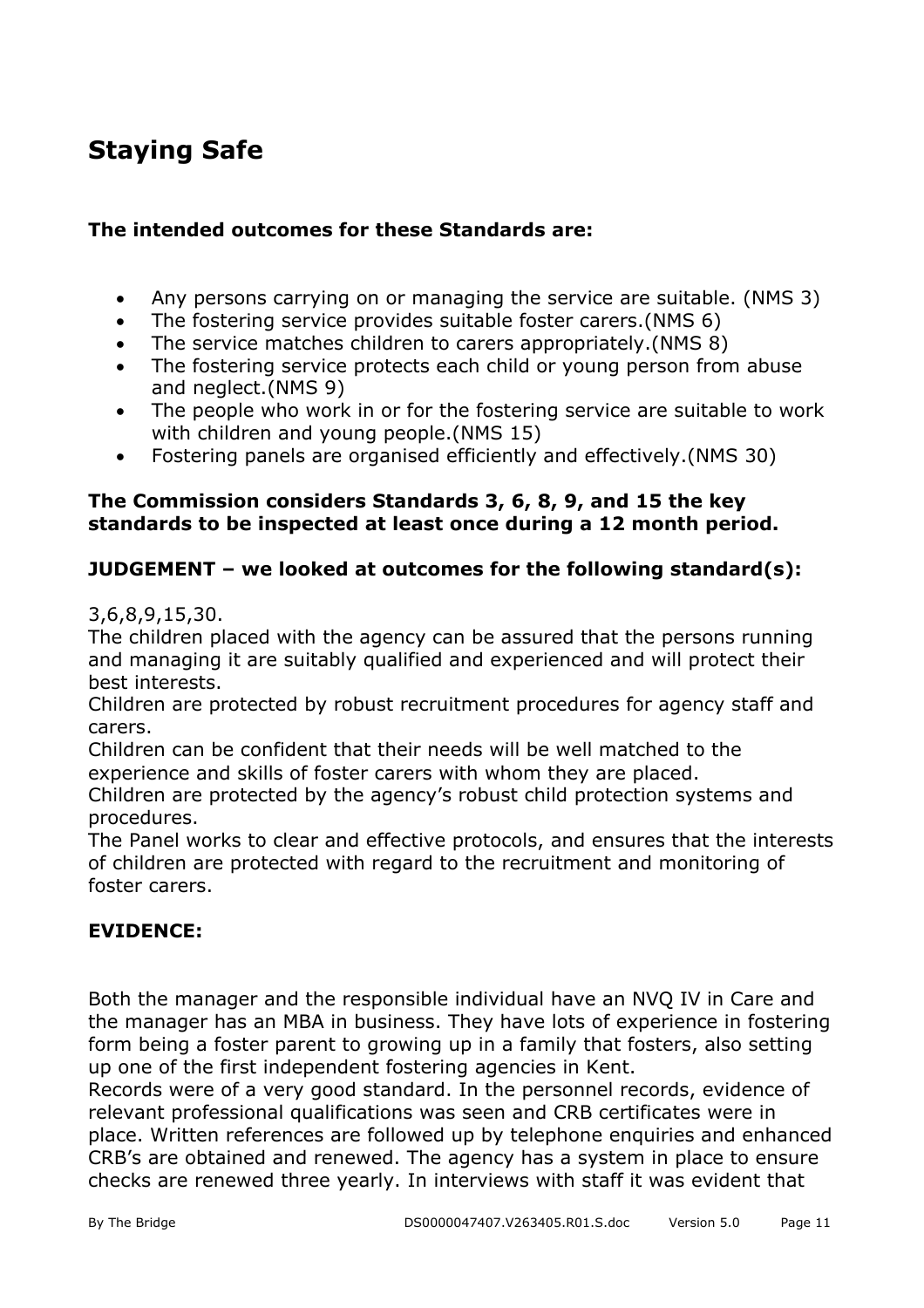robust recruitment procedures were in place and the agency was safeguarding the children and young people.

Carers were visited in their own homes and all appeared clean, well – maintained and free from any obvious hazards. All children have their own bedrooms, unless siblings and wanting to share. Detailed health and safety checks are conducted during the initial assessment and annually thereafter. A clear health and safety policy is in place and carers are provided with ongoing training in first Aid, Food Hygiene and Health and Safety. The agency also checks foster carers and in their files keeps copies of car documentation when they are providing any transport.

The agency has very robust procedures in place to ensure that children are properly matched when placed carers which are overseen by the agency's referrals manager. The agency ensures that as much information about each child is obtained prior to admission and the quality control manager monitors the information obtained in order to chase up any omissions. The agency has a database which identifies those carers where placements might be made and every effort is made by the agency to ensure that each child's cultural, religious and ethnic needs are taken into account. Prior to a child being placed the referral manager checks with the proposed carers' link worker regarding the need for any training that might be required for the prospective carers should a child have needs for which particular training might be necessary. It was the view of the inspectors that the agency's practice in this area was commendable.

There was much evidence which indicated the agency offered regular training to staff and carers in protecting children from abuse and neglect. These area are regularly addressed at staff meetings and group supervision meetings for carers. With regard to the issue of restraint, the agency has a policy that physical restraint should not be used by carers. However, during then course of the inspection the inspectors met one carer who described a situation in which he had had to use a form of restraint to control a child. Whilst the inspectors were satisfied that the actions described by the carer appeared to be appropriate it was possibly the case that the carer was placed in a vulnerable position because of the agency's position with regard to restraint. Whilst the inspectors fully appreciated the agency's rationale on this subject, it was recommended that the agency should refer to the guidance issued by the Department of Health on the use of physical restraint to ensure that its practice reflects the guidance given.

There are robust written procedures in place for recruitment and selection of staff. Overall the practices are sound and have not changed since the last inspection and the responsible personnel member is aware of the procedures and does a good job of managing the files. 71 % of the staff employed by the agency has personal life experience of fostering and this ensures understanding and good empathy. One of the foster carers said "there is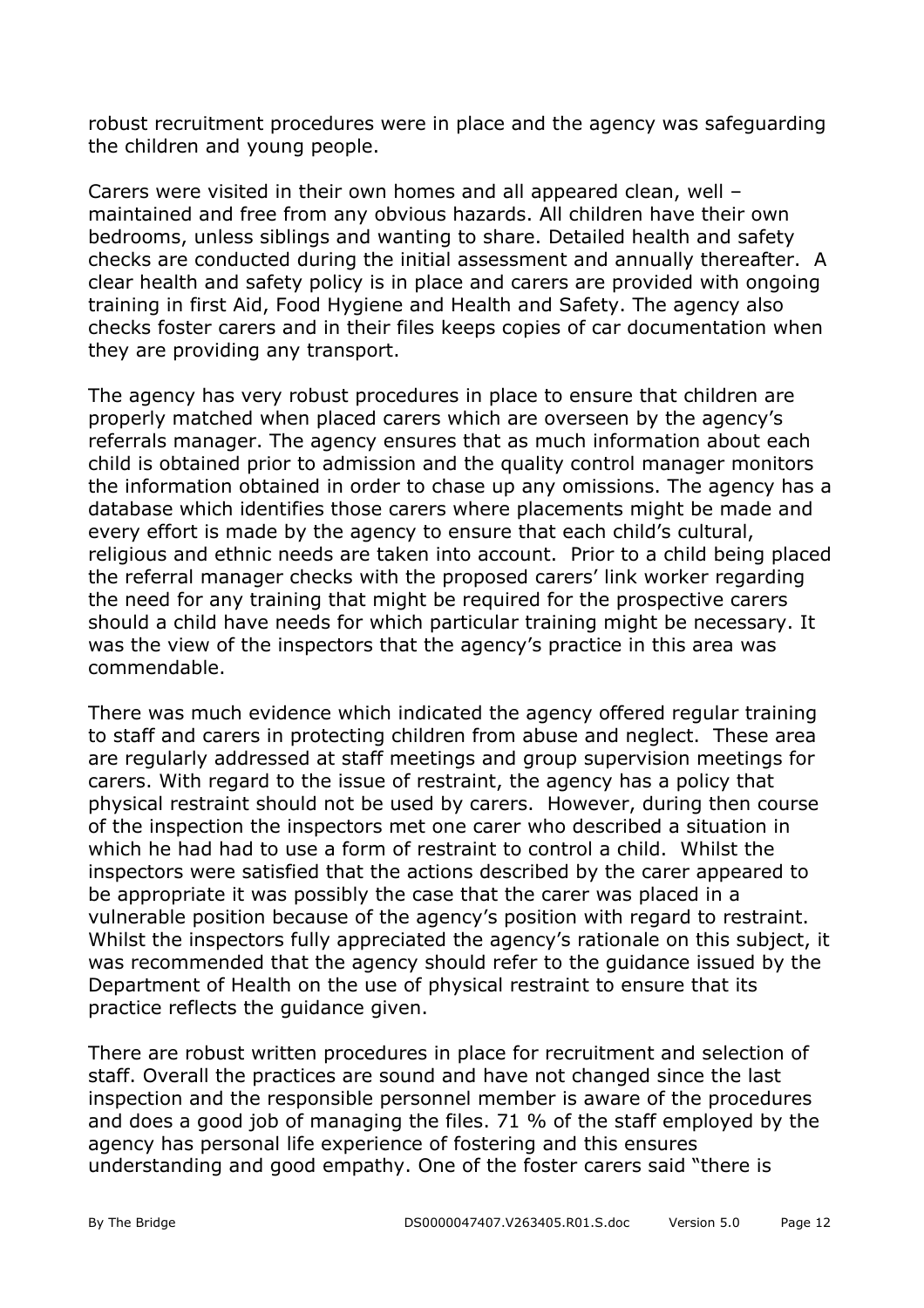always someone knowledgeable to talk to when you ring the office who understands." Two staff members are taking the OU social work course and have finished the first year and one staff member is taking her MA in Family Attachment.

A Panel meeting was partially observed, members of the group were spoken with and minutes of previous meetings were read. The Panel consists of a chairperson who is a member of the agency staff team and independent members including a foster carer, social workers and an individual who was fostered. The inspector observed annual reviews being conducted and a new family was presented.

Through direct observation, the inspector concluded that the collective views of the members was always fully explored and made clear at the point of the Chair confirming re-approval. However it was felt that panel did not fully uphold its function of quality assurance in relation to the assessment process. The body language of one panel member and lack of more positive strokes to encourage the foster carers was also noted to be poor.

Records of previous Panel meetings indicated that the group has been quorum and the members within this group come from a wide range of relevant backgrounds. All Panel members have been subject to CRB clearance and are on the staff register; there is now a clear procedure in place to cover decision – making, when all members are not in agreement.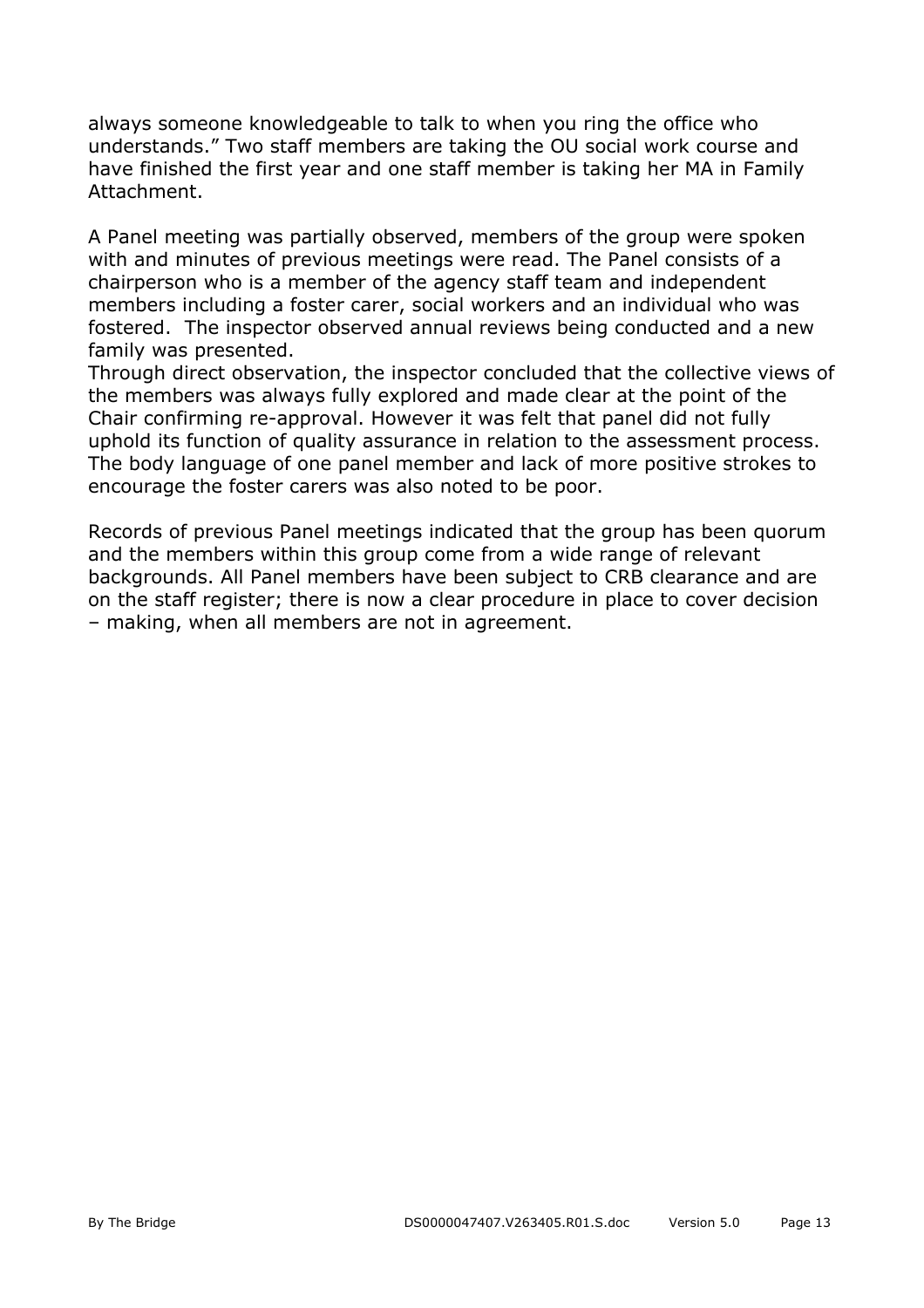# **Enjoying and Achieving**

#### **The intended outcomes for these Standards are:**

- The fostering service values diversity.(NMS 7)
- The fostering service promotes educational achievement.(NMS 13)
- When foster care is provided as a short-term break for a child, the arrangements recognise that the parents remain the main carers for the child.(NMS 31)

#### **The Commission considers Standards 7, 13, and 31 the key standards to be inspected at least once during a 12 month period.**

#### **JUDGEMENT – we looked at outcomes for the following standard(s):** 7, 13,31

The children are confident that the agency clearly values diversity among its carers and children and actively promotes their educational achievement.

The agency provides short term breaks to promote on going stability in that placement.

#### **EVIDENCE:**

The agency continues to demonstrate a strong commitment to equal opportunities and retain and recruit carers and staff from a very wide range of ethnic, religious and cultural backgrounds. This results in children and young people being placed in culturally sensitive and appropriate placements. Carers were visited and it was evident that care was taken during the matching process of those children placed with them. Young people spoken with confirmed the importance of this aspect. The agency provides training for carers, which covers valuing diversity and racial and cultural awareness, equal opportunity and dealing with discrimination.

The agency exceeded the standard for promoting educational achievement last inspection. This was not fully inspected, as it remains the same. The high priority given by the agency to meeting the educational needs of each child was evidenced by information systems, which demonstrate that all children were currently attending mainstream or special schools, The agency also promotes education through training, foster carers handbook and placement agreements. The agency also recognises any special achievements and celebrates this in their magazine.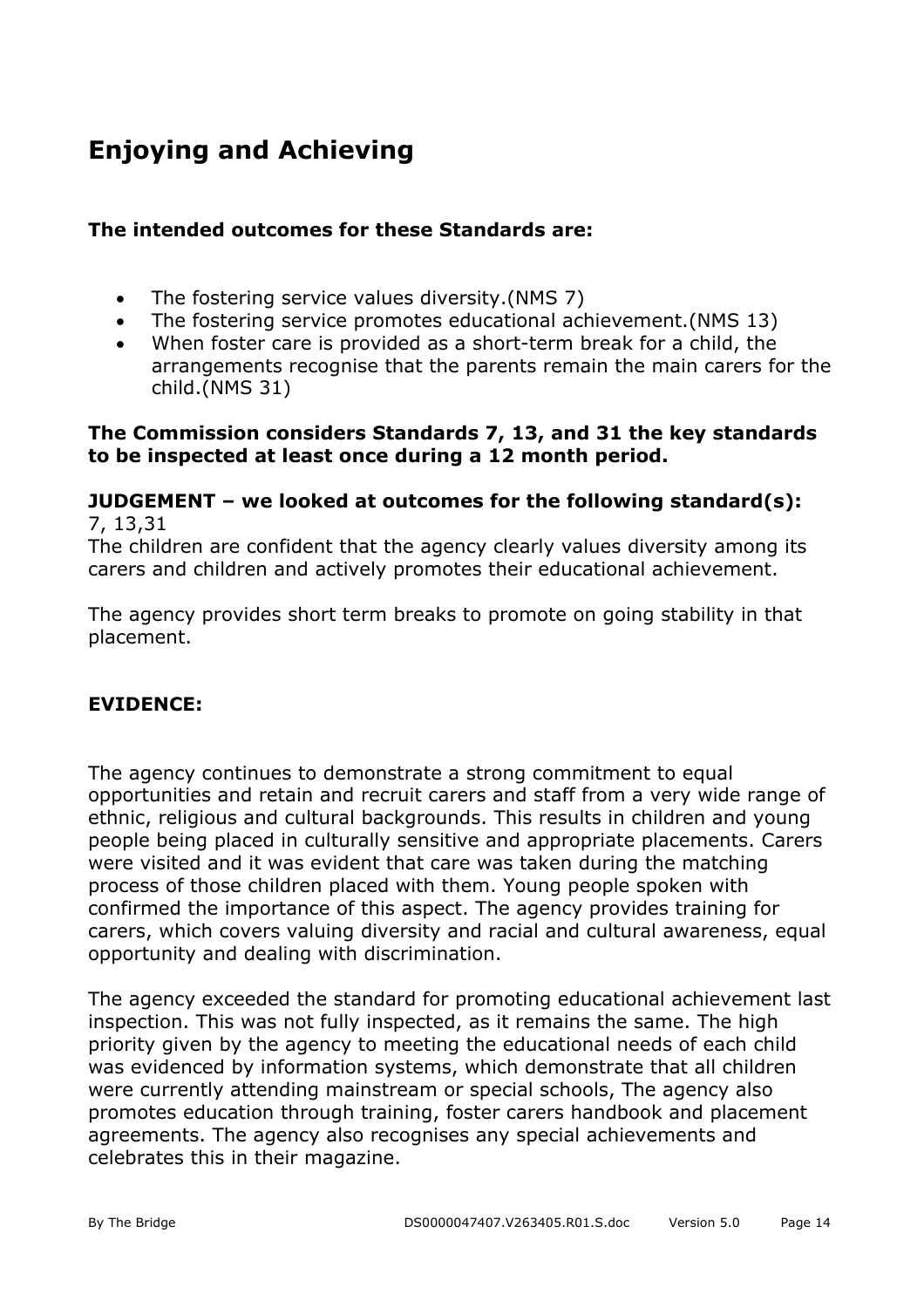Evidence was seen school uniform grants are provided by the agency, in order that those attending mainstream placements can immediately purchase the required clothing.

The agency is able to provide short-term breaks both for their own families and that of Local Authorities. One example given was a child in residential school and they provided weekend and holiday cover to maintain the residential placement and keep it stable. The agency has policies and procedures in place and uses the same matching criteria to meet the needs of children receiving short-term breaks. The agency also takes heed that the birth parents remain central to the influence on the child as pronounced in their vision statement.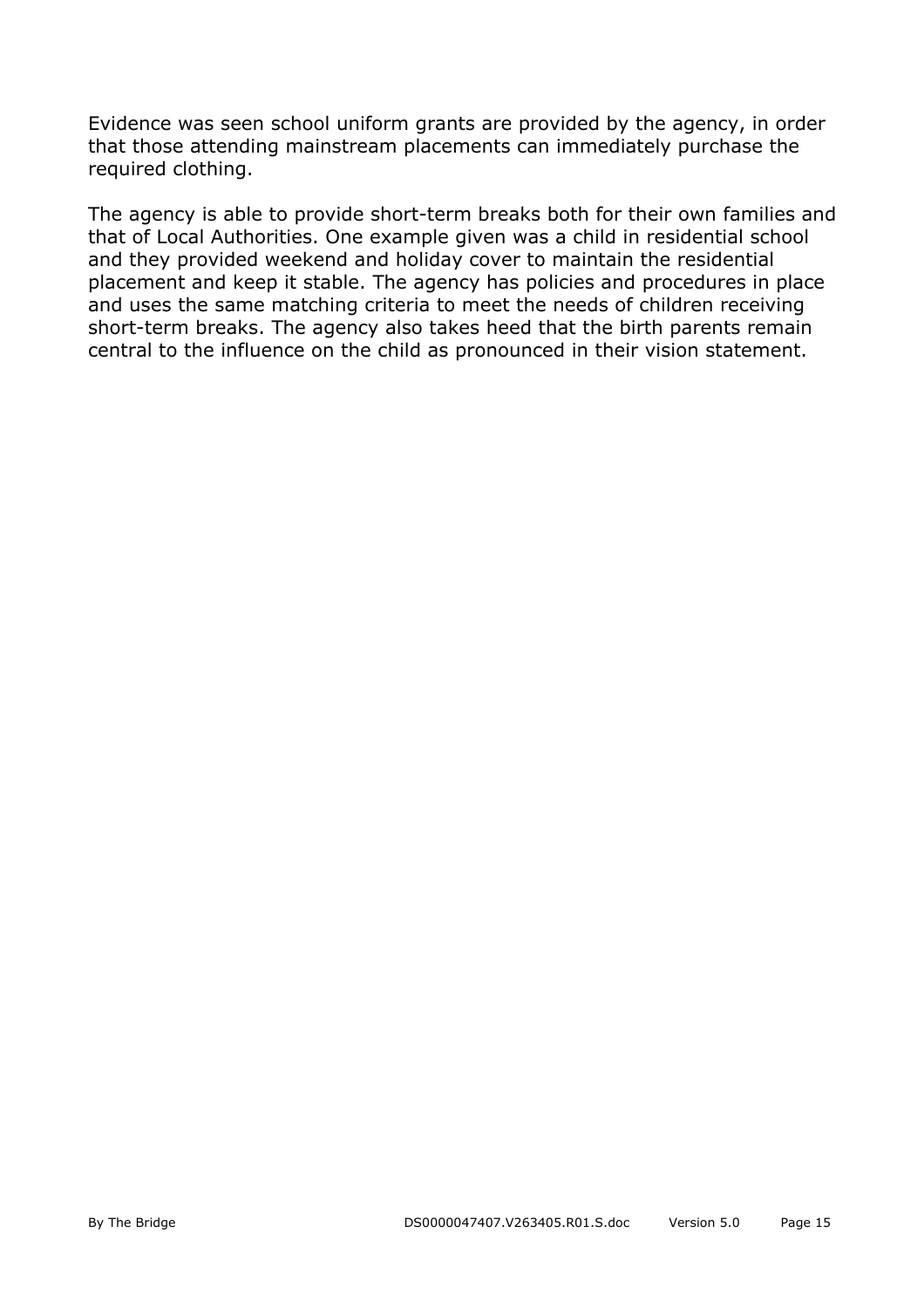## **Making a Positive Contribution**

#### **The intended outcomes for these Standards are:**

- The fostering service promotes contact arrangements for the child or young person. (NMS 10)
- The fostering service promotes consultation.(NMS 11)

#### **The Commission considers Standards 10 and 11 the key standards to be inspected at least once during a 12 month period.**

#### **JUDGEMENT – we looked at outcomes for the following standard(s):**  10,11

The children can be confident that the agency will provide excellent support and facilities for contact arrangements.

Children and their families are assured that the agency will promote consultation with them at all times.

#### **EVIDENCE:**

Carers confirmed the importance of maintaining appropriate relationships and contacts is made explicitly clear throughout their own recruitment and induction and in all training. They confirmed that their own role is made clear as the agency provides foster parents with a handbook. The agency also gives birth parents a handbook, which clearly explains everyone's roles and answers any questions in a sensitive manner.

Such arrangements are clearly recorded on files, including any instances whereby contact with particular individuals may be restricted or not permitted for legal reasons. Outcomes and observations made during contact visits are clearly written up by the contact supervisor and passed to the child / young person's responsible social worker.

 Young people confirmed they are enabled to maintain friendships and family relationships through regular telephone calls or texts, outings, letters and visits.

The agency holds a childrens forum quarterly to discuss issues to be taken to the board meeting this is made up of foster children and children from foster families. The minutes from the last meeting were seen and clearly evidenced the childrens opinions are being sought and used to influence change.

The childrens questionnaires sent back also confirmed that their views were asked for by the agency. Children's views were sought prior to statutory reviews and non-attendance at reviews was actively pursued. Children were provided with feedback following reviews in child friendly language. It was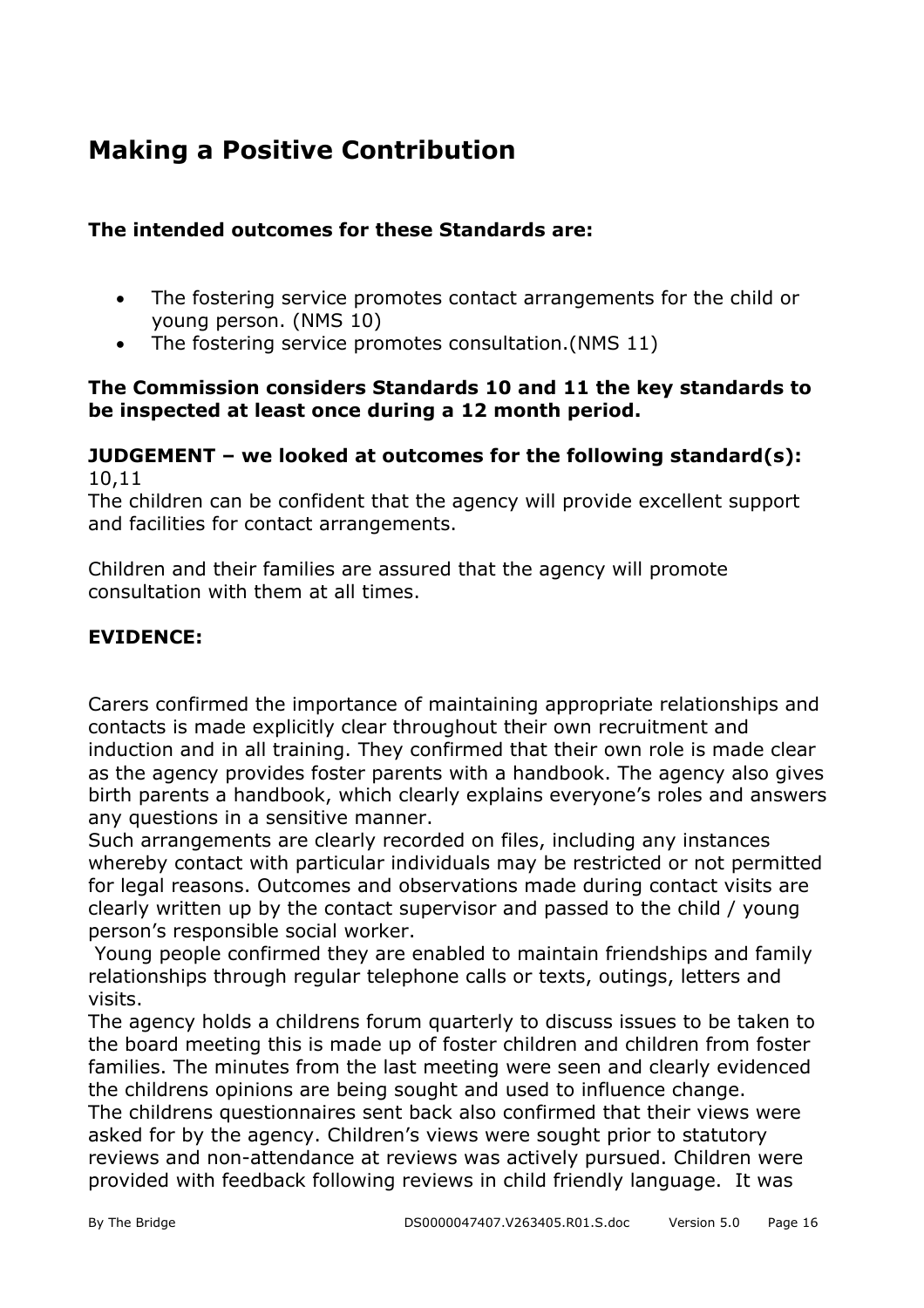also particularly positive to find the extent to which the birth children of carers are regularly consulted to ascertain their views about living with fostered children. Carers themselves were particularly complimentary about this particular aspect.

On all the children's questionnaires received back and the young people spoken too, were clear they knew how to raise any concerns or complaints. The childrens/ young person's guide includes details as to whom they can contact both within and 'outside' of the agency.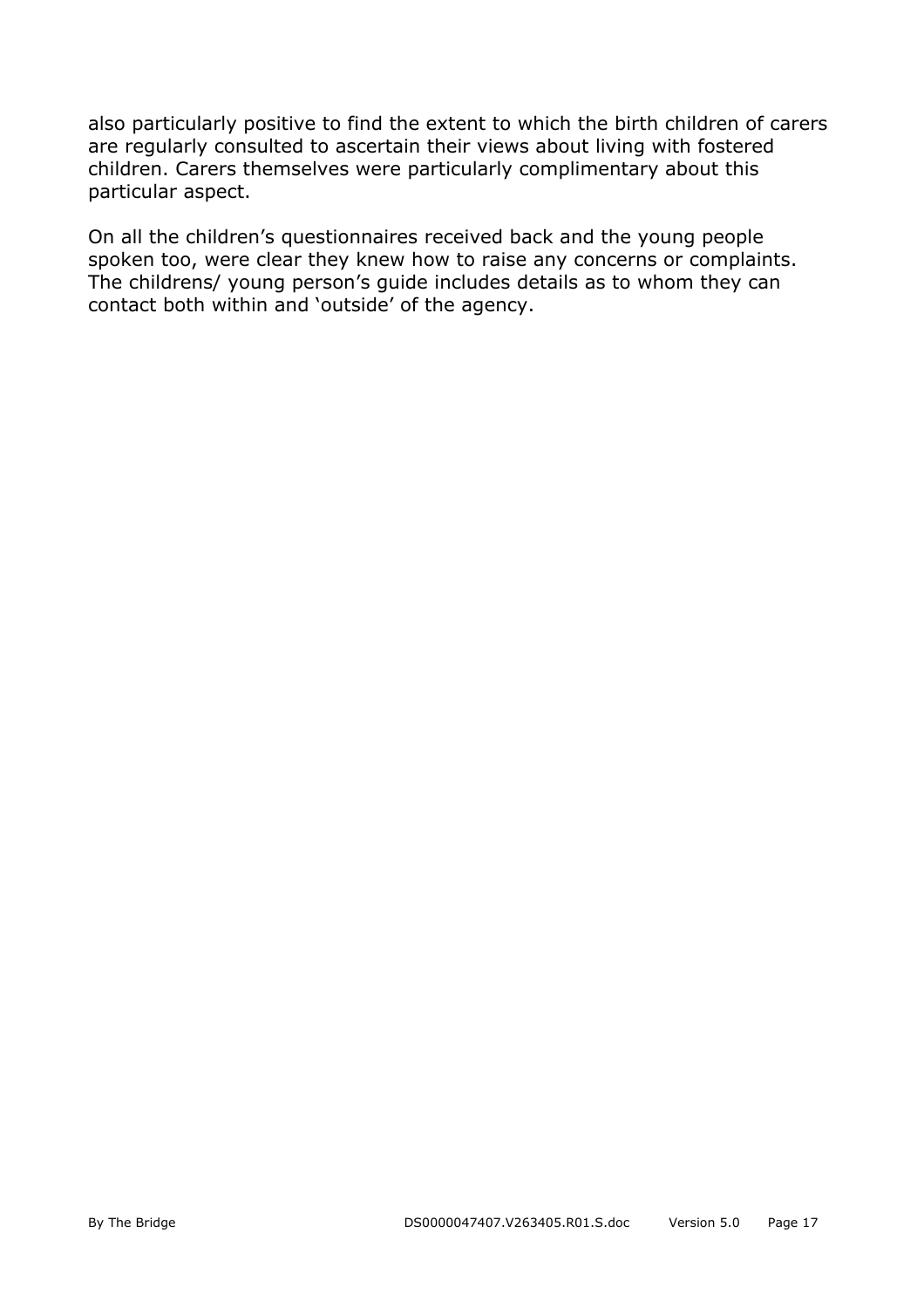## **Achieving Economic Wellbeing**

#### **The intended outcomes for these Standards are:**

- The fostering service prepares young people for adulthood.(NMS 14)
- The fostering service pays carers an allowance and agreed expenses as specified.(NMS 29)

#### **The Commission considers Standards 29 the key standard to be inspected at least once during a 12 month period.**

#### **JUDGEMENT – we looked at outcomes for the following standard(s):**

14

The foster carers prepare and support their young people in preparation for adult independent living, and the agency has developed this aspect of their service more fully as well.

#### **EVIDENCE:**

The Agency has introduced "Get a Lifestyle" to offer young people a chance to prepare for living independently and to get a recognised award to prove they can. This consists of four components; training, a portfolio evidencing achievements, and live guidance for mentors and handbooks for mentors. The agency encouraged children to keep in touch with the agency after they had left and provided each child with a Keep in Touch card. The agency also provides a more age appropriate teenage guide.

Discussion with carers and young people indicated that local authorities are still slow to implement Pathway plans and are only doing this when referred to the 16 Plus team, and they are still lacking full involvement with the children and carers in the decision making process.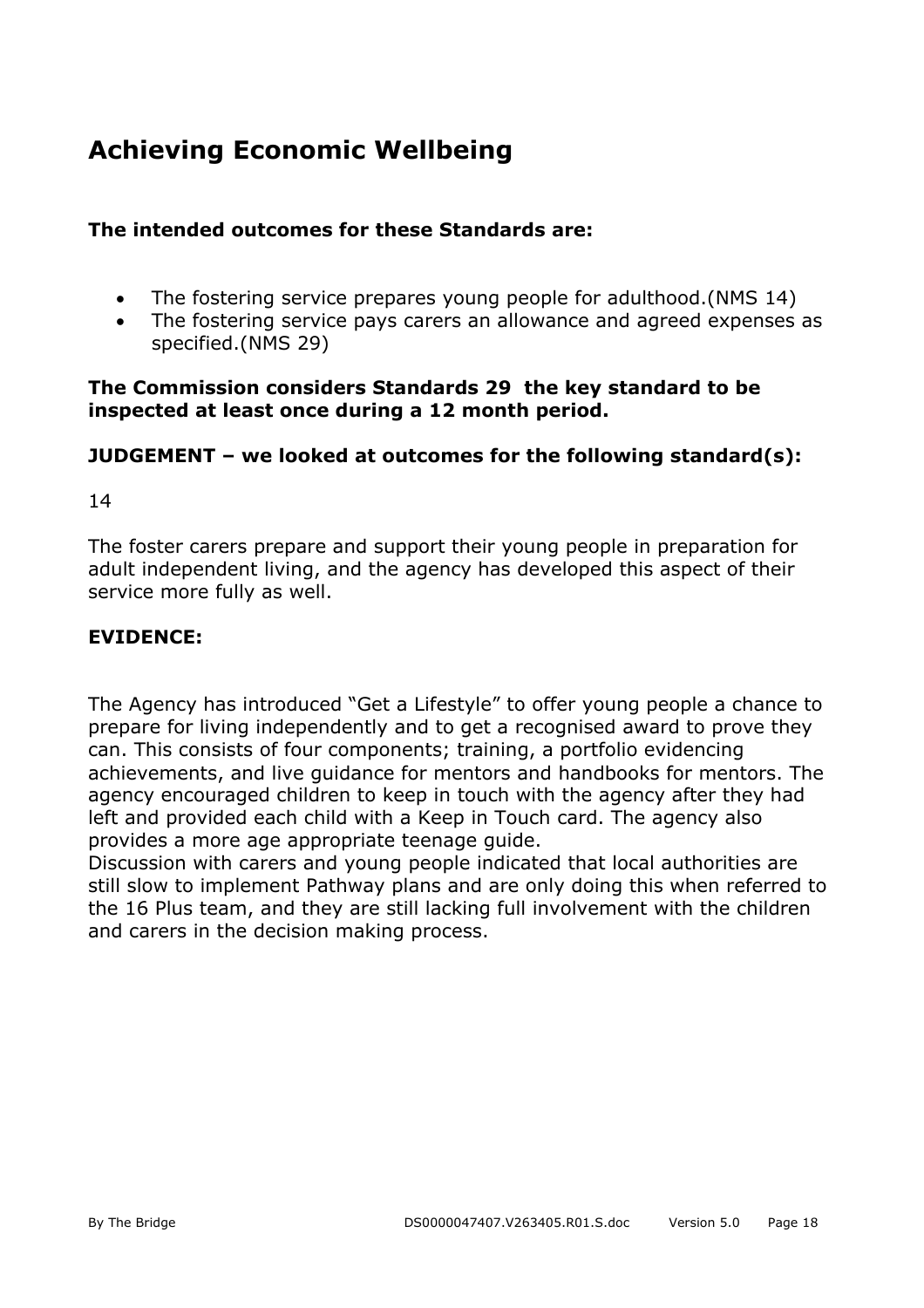### **Management**

#### **The intended outcomes for these Standards are:**

- There is a clear statement of the aims and objectives of the fostering service and the fostering service ensures that they meet those aims and objectives.(NMS 1)
- The fostering service is managed by those with the appropriate skills and experience. (NMS 2)
- The fostering service is monitored and controlled as specified. (NMS 4)
- The fostering service is managed effectively and efficiently.(NMS 5)
- Staff are organised and managed effectively.(NMS 16)
- The fostering service has an adequate number of sufficiently experienced and qualified staff.(NMS 17)
- The fostering service is a fair and competent employer.(NMS 18)
- There is a good quality training programme. (NMS 19)
- All staff are properly accountable and supported.(NMS 20)
- The fostering service has a clear strategy for working with and supporting carers.(NMS 21)
- Foster carers are provided with supervision and support.(NMS 22)
- Foster carers are appropriately trained.(NMS 23)
- Case records for children are comprehensive.(NMS 24)
- The administrative records are maintained as required.(NMS 25)
- The premises used as offices by the fostering service are suitable for the purpose.(NMS 26)
- The fostering service is financially viable. (NMS 27)
- The fostering service has robust financial processes. (NMS 28)
- Local Authority fostering services recognise the contribution made by family and friends as carers.(NMS 32)

#### **The Commission considers Standards 17, 21, and 24 the key standards to be inspected at least once during a 12 month period.**

#### **JUDGEMENT – we looked at outcomes for the following standard(s):**

#### 16,17,20,21,24 and 32

Children can be confident that there is a sufficient number of experienced and qualified staff.

The inspection evidence indicated that the management of the agency is effective and efficient, with good monitoring systems.

Carers receive frequent support visits and clear written guidance however there is some question of the legality of foster carers supporting other carers.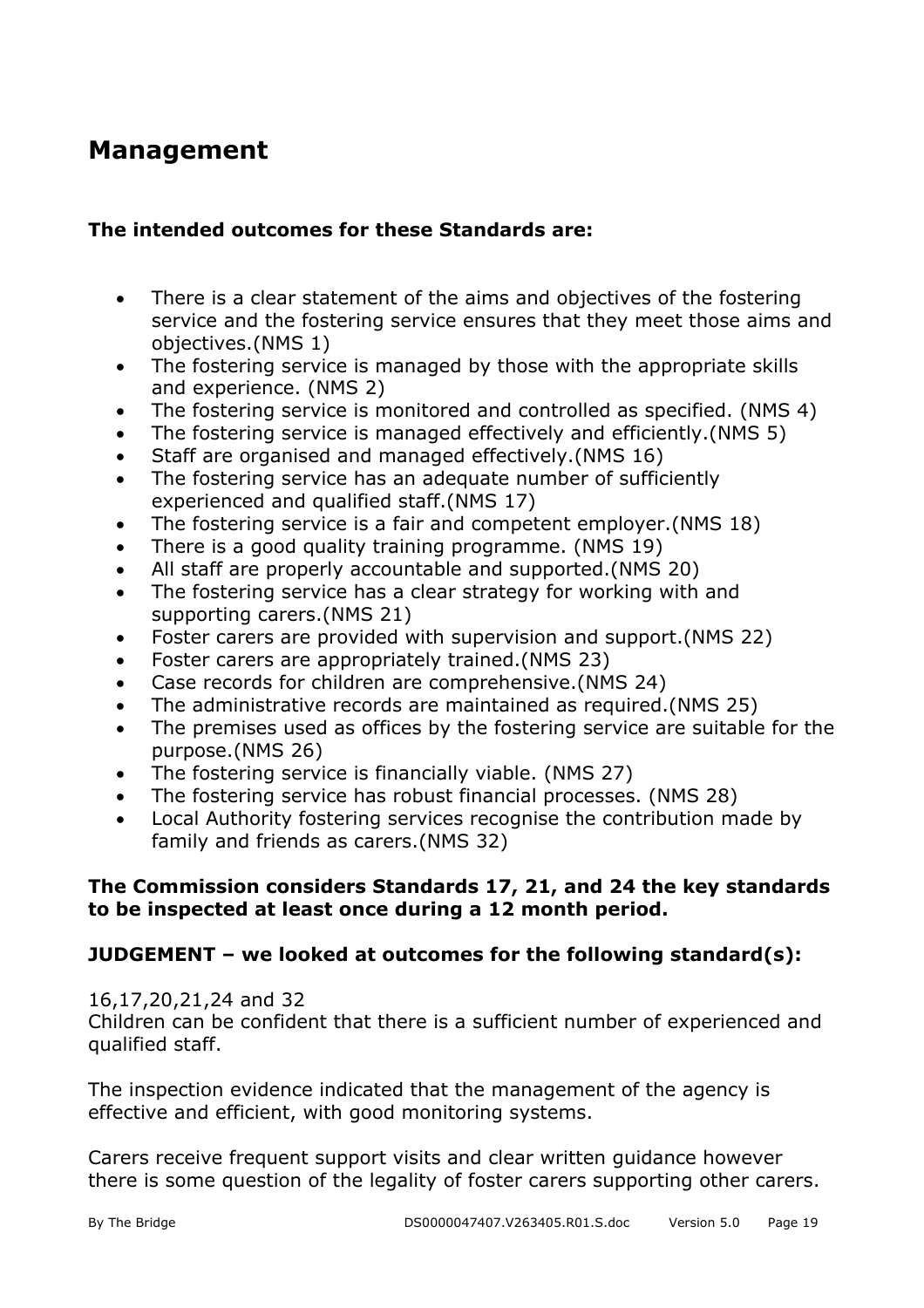The care of the children is promoted by the agencies good case and administrative records, which are comprehensive and maintained as, required.

Children can be assured that family and friends will be considered and their contribution recognised as carers.

#### **EVIDENCE:**

The agency has evidenced the management of the agency is efficient and effective by exceeding most of the standards set by their governing body the Commission for Social Care Inspection. The management structure and areas of delegation and responsibility are clearly defined, with daily staff meetings to reiterate this in case of any absences. Administrative infrastructures and systems are in place to ensure monitoring and support are available.

Evidence was seen all staff have job descriptions and contracts, high levels of supervision and consultation are provided for all of the staff. The agency has good staff retention and low levels of recruitment for staff. All staff understands the role of the children's social workers and it was clear from the placing officers questionnaires they feel they are working in partnership with the agency.

The agency are innovative and unique in their style of working and feel that traditional social work roles could be better met by foster carers (GFM) supporting other foster carers. The outcomes for the foster parents clearly evidence they appreciate the knowledge and support from people who understand what they are going through. The GFM's or group fostering mentors are closely supported by the owner of the agency and monthly for practice issues by an experienced social worker. However the inspector is of the view that the agency is again in breach of Regulation 20(7), by using foster carers who are employed to be group-fostering mentors. Following the inspection appropriate legal advice has been sought and it has gone to a national level for the quality and performance managers to make a decision.

Evidence was seen throughout the inspection that the staff were very well organised and managed. There were clear management structures and staff were managed by people who have appropriate skills and qualifications. The agency ensures that its staff and carers regularly undertake on-going training and appropriate professional and skills development. The inspectors were shown evidence of the agency's comprehensive training programme and discussion with staff and carers confirmed that the agency was totally committed to providing good quality training to all staff.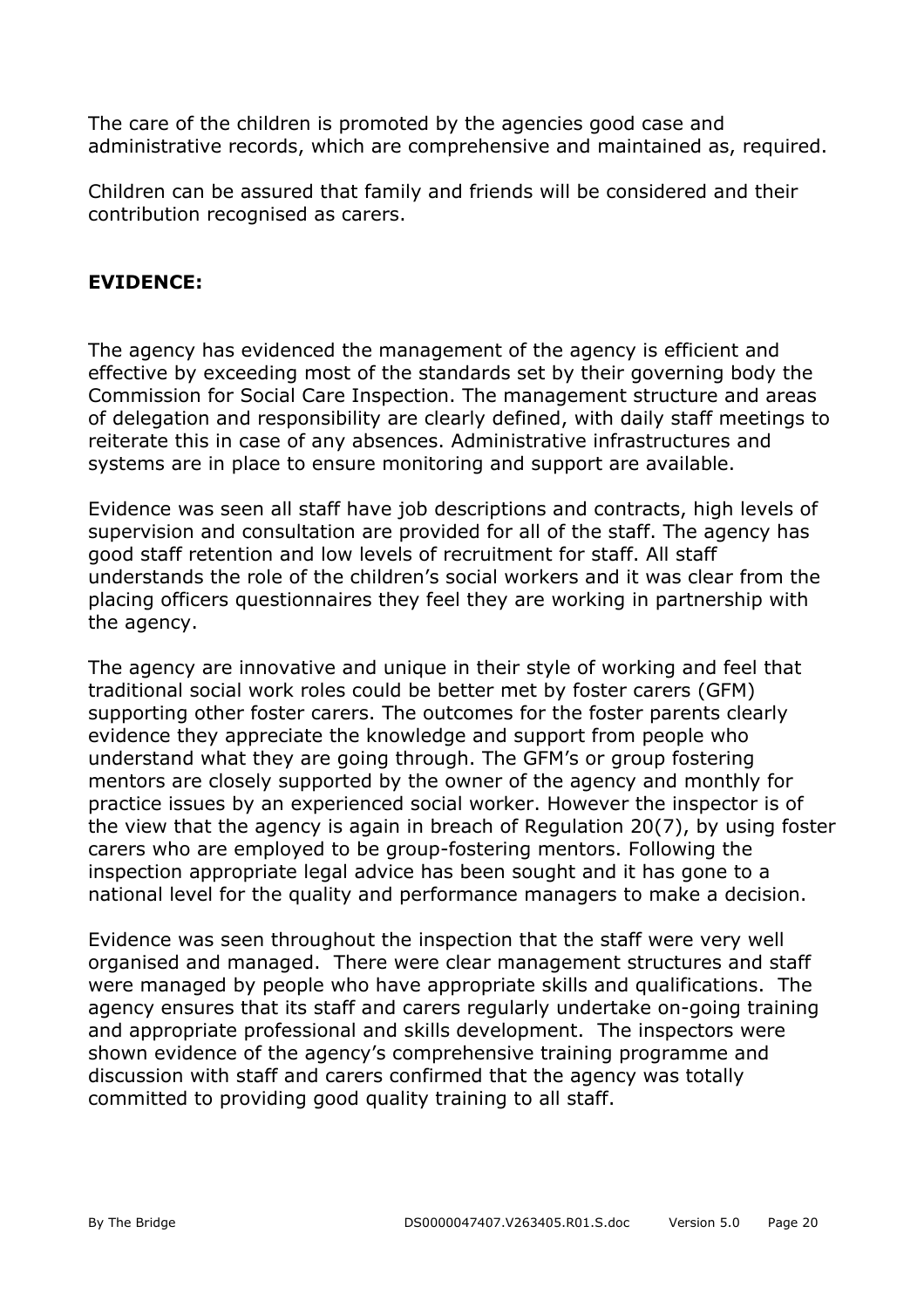Examination of a number of staff files showed that staff had written contracts, job descriptions and conditions of service and had access to all of the agency's policies and procedures.

 The agency's practice with regard to the organisation and management of staff was considered to be commendable.

The evidence obtained during the course of the inspection indicated that the agency had a high number of sufficiently experienced and qualified staff and recruited a good range of carers to meet the needs of children placed with the agency. The agency was very thorough in the vetting of potential carers and tried to ensure that as far as possible those carers chosen to work for the agency were able to meet the high expectations it placed on its carers. The practice of the agency in this area was considered to be commendable.

Evidence was seen that regular supervision was being carried out and all staff are properly accountable and well supported. There was also evidence of yearly appraisals and progress made. Every morning a standing staff meeting is held to hand over information on the children/young person and so every staff member knows where every one is going to be for the day. The agency also discusses on a daily basis one standard and regulation, how they have met them and how they will go on exceeding them. The agency also holds regular staff meetings, which are for moral boosting and team building.

Discussion with carers confirmed that the agency has a clear strategy for working with and supporting them. All of the carers that the inspectors met spoke very highly of the agency in terms of out-of-hours support, respite care, arrangements for training and development, information and advice. The carers also spoke very highly of the quality of communication and support they received from their support workers. The practice of the agency in this area was considered to be commendable.

The records maintained for each child and young person in foster care is of an exceptionally high quality. They clearly and succinctly detail the care provided and all required information from the placing authority and the agency, is easy to find. The basis for the current placement, intended duration, purpose and child's legal status is clearly recorded. The foster carers daily reports are all recorded electronically and sent in on a monthly basis, along with any health updates. Training is provided for all foster carers to record significant life events and also how to undertake life story work. The foster carers stated when spoken to that they received all relevant information that the agency knew, to help the child gain a level of understanding about their own life and past events.

The agency has assessed and approved relatives of existing families to provide respite care for the foster children. They most commonly use a unique model of 'foster grandparent', so for regular carers either siblings or grandparents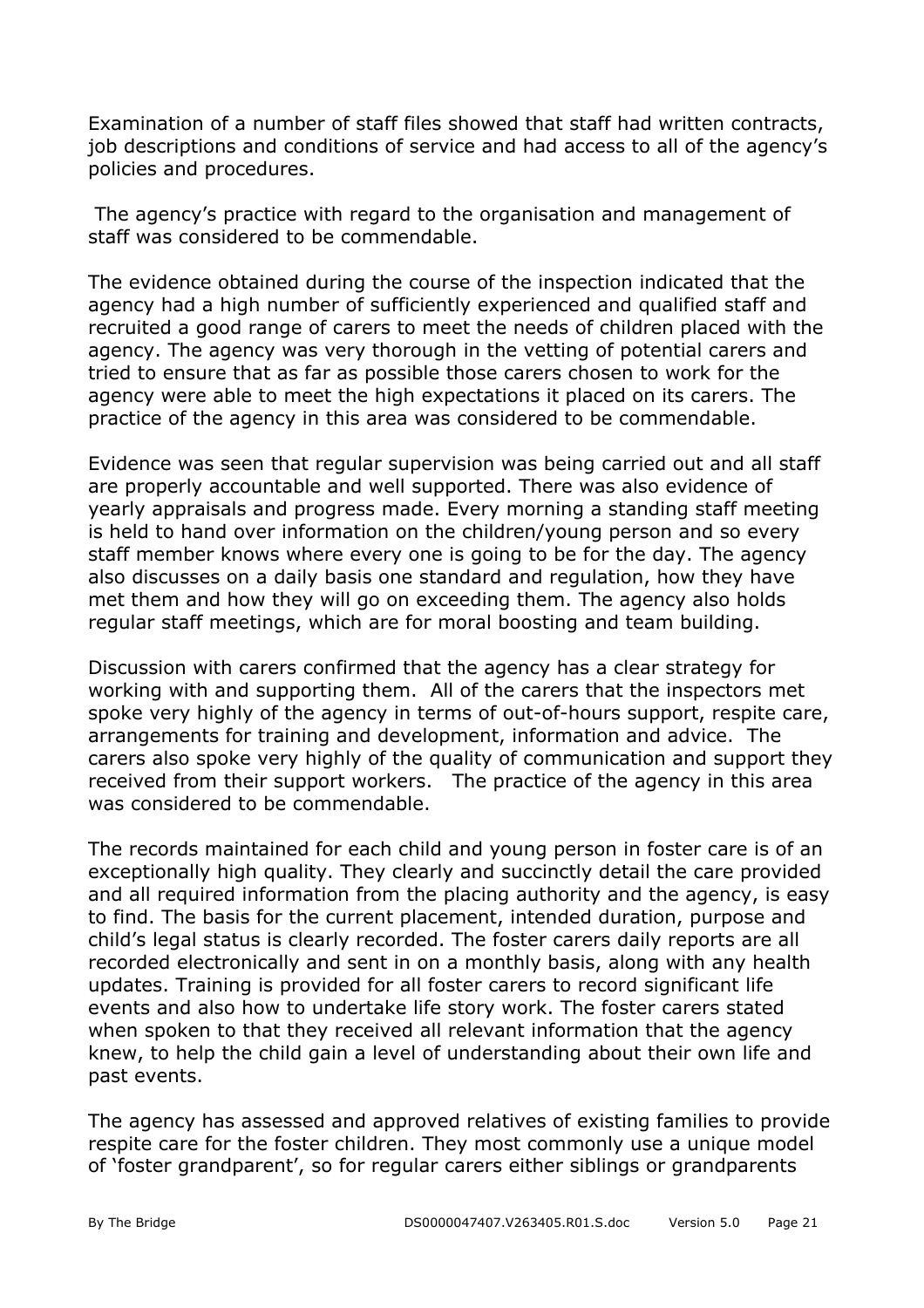providing a baby-sitting role. They would have had a basis assessment and all basic statutory checks. The agency also runs specialist training for any interested extended families.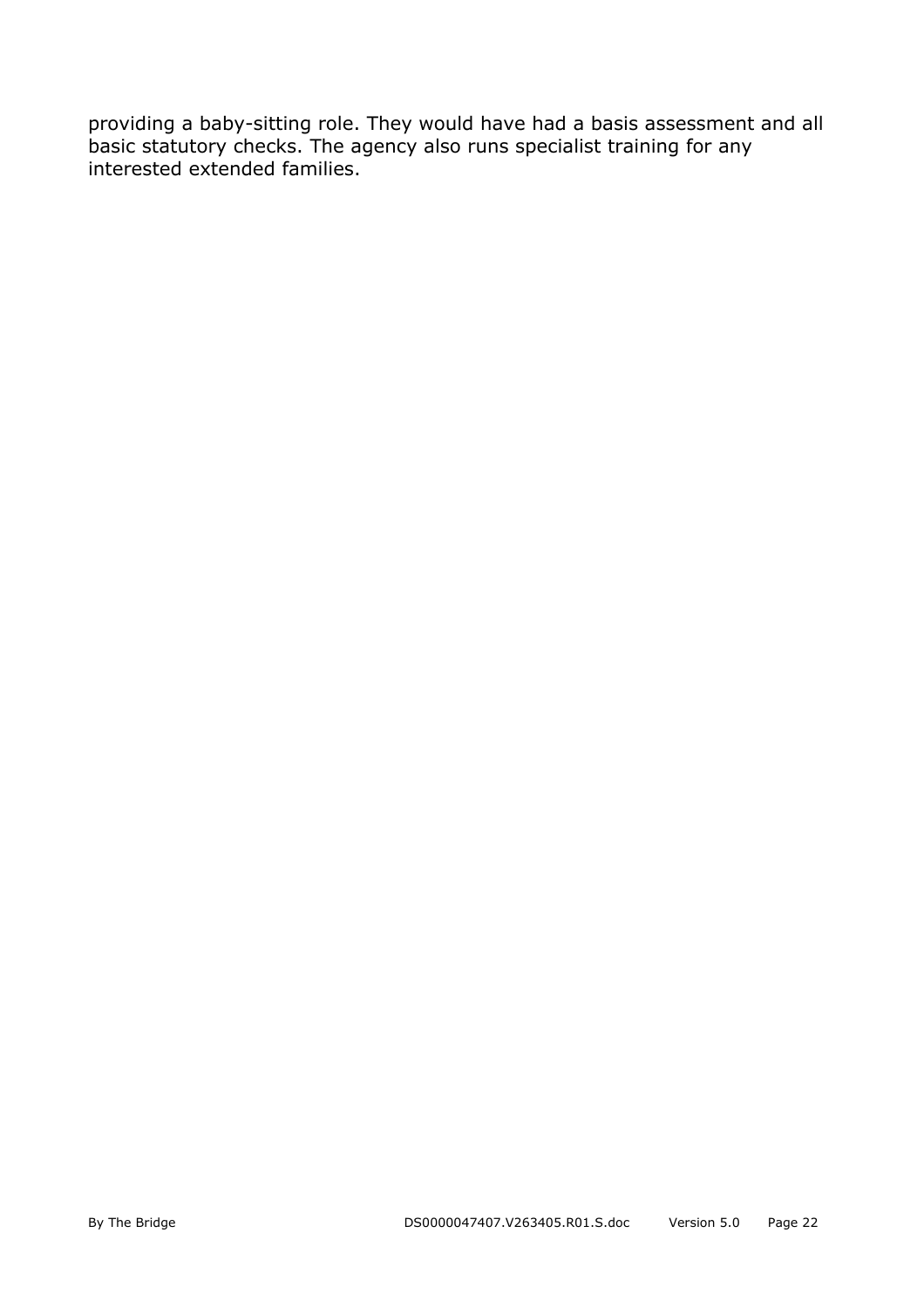# **SCORING OF OUTCOMES**

This page summarises the assessment of the extent to which the National Minimum Standards for Fostering Services have been met and uses the following scale.

**4** Standard Exceeded (Commendable) **3** Standard Met (No Shortfalls) **2** Standard Almost Met (Minor Shortfalls) **1** Standard Not Met (Maior Shortfalls)

**1** Standard Not Met (Major Shortfalls)

"X" in the standard met box denotes standard not assessed on this occasion "N/A" in the standard met box denotes standard not applicable

| <b>BEING HEALTHY</b>          |                | <b>ACHIEVING ECONOMIC</b> |                |
|-------------------------------|----------------|---------------------------|----------------|
| <b>Standard No</b>            | <b>Score</b>   | <b>WELLBEING</b>          |                |
| 12                            | 4              | <b>Standard No</b>        | <b>Score</b>   |
|                               |                | 14                        | 4              |
| <b>STAYING SAFE</b>           |                | 29                        | X              |
| <b>Standard No</b>            | <b>Score</b>   |                           |                |
| 3                             | 4              | <b>MANAGEMENT</b>         |                |
| 6                             | $\overline{4}$ | <b>Standard No</b>        | <b>Score</b>   |
| 8                             | 4              | 1                         | X              |
| 9                             | 3              | $\overline{\mathbf{2}}$   | X              |
| 15                            | $\overline{4}$ | $\overline{\mathbf{4}}$   | 4              |
| 30                            | 3              | 5                         | X              |
|                               |                | 16                        | 4              |
| <b>ENJOYING AND ACHIEVING</b> |                | 17                        | $\overline{4}$ |
| <b>Standard No</b>            | <b>Score</b>   | 18                        | X              |
| $\overline{\mathbf{z}}$       | X              | 19                        | X              |
| 13                            | $\overline{4}$ | 20                        | 4              |
| 31                            | 4              | 21                        | 4              |
|                               |                | 22                        | X              |
| <b>MAKING A POSITIVE</b>      |                | 23                        | X              |
| <b>CONTRIBUTION</b>           |                | 24                        | 4              |
| <b>Standard No</b>            | <b>Score</b>   | 25                        | X              |
| 10                            | 4              | 26                        | X              |
| 11                            | $\overline{4}$ | 27                        | X              |
|                               |                | 28                        | X              |
|                               |                | 32                        | 4              |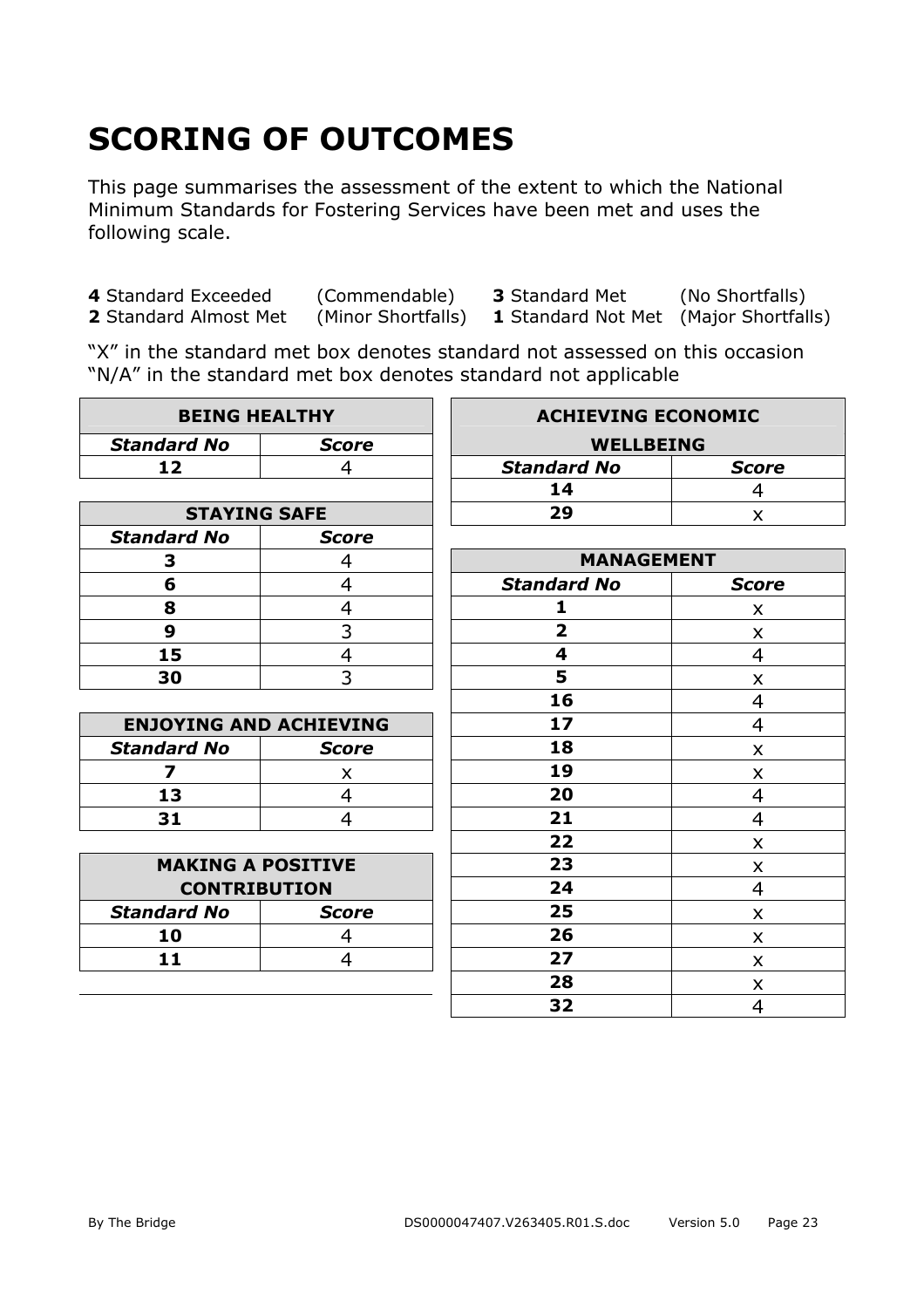#### **STATUTORY REQUIREMENTS**

This section sets out the actions, which must be taken so that the registered person/s meets the Care Standards Act 2000, Fostering Services Regulations 2002 and the National Minimum Standards. The Registered Provider(s) must comply with the given timescales.

| No. | Standard | Regulation | Requirement | Timescale<br>for action |
|-----|----------|------------|-------------|-------------------------|
|     |          |            |             |                         |

#### **RECOMMENDATIONS**

These recommendations relate to National Minimum Standards and are seen as good practice for the Registered Provider/s to consider carrying out.

| No.            | Refer to<br>Standard | Good Practice Recommendations                                                                                                                                                            |
|----------------|----------------------|------------------------------------------------------------------------------------------------------------------------------------------------------------------------------------------|
| $\mathbf{1}$   | FS4                  | There needs to be written evidence formally recording risk<br>assessments of the building being completed on a regular<br>basis.                                                         |
| $\overline{2}$ | FS <sub>9</sub>      | There is now a local agreement of when Regulation 43<br>notifications and quarterly reports are to be received by.                                                                       |
| 3              | FS <sub>9</sub>      | The agency should refer to the guidance issued by the<br>Department of Health on the use of physical restraint to<br>ensure that its policy and practice reflects the quidance<br>given. |
| $\overline{4}$ | <b>FS30</b>          | To ensure panel upholds its function of quality assurance<br>in relation to the assessment process.                                                                                      |